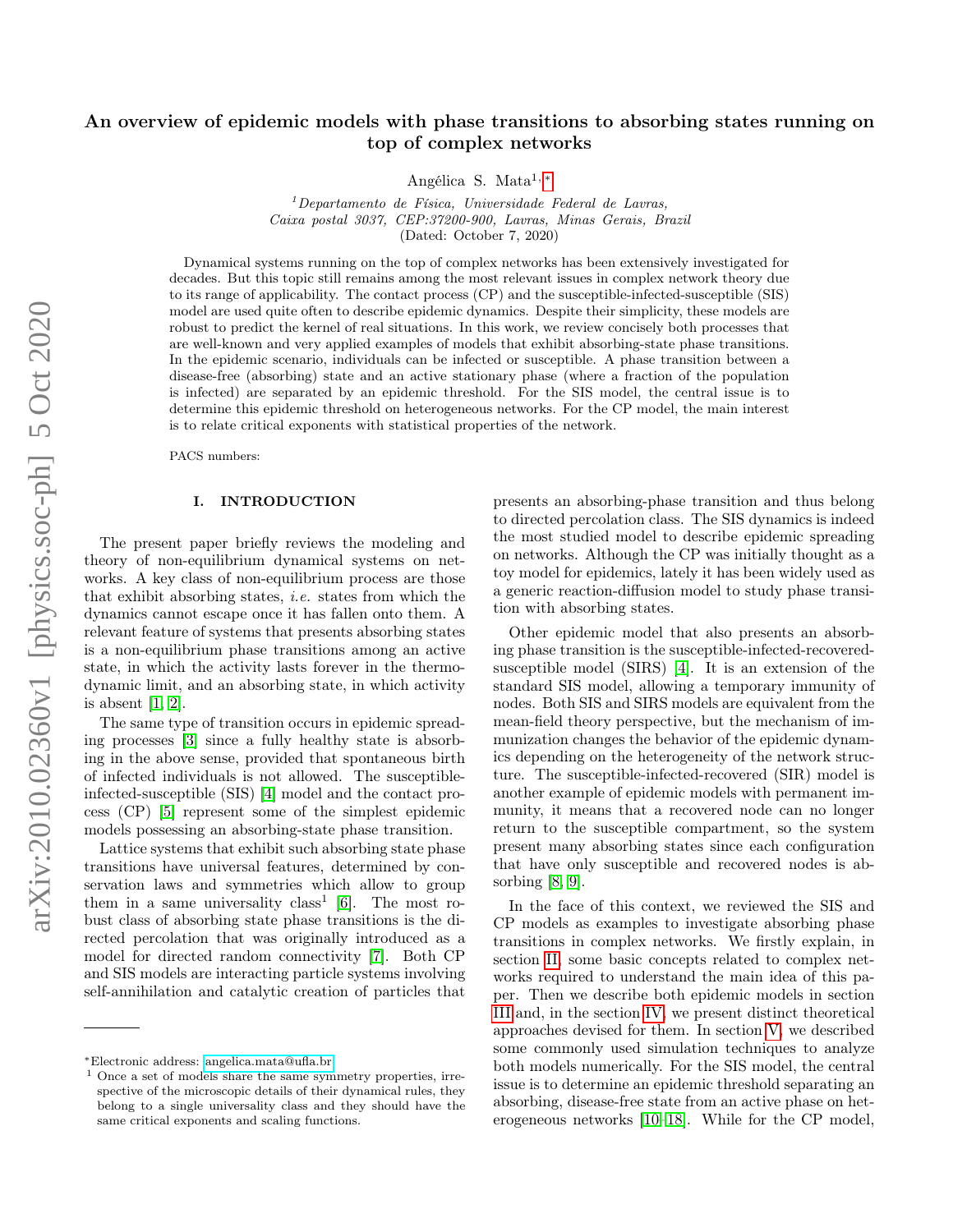most of the interest is to relate the critical exponents with statistical properties of the network, in particular the degree distribution [\[19](#page-13-3)[–24\]](#page-13-4). In sections [VI](#page-9-0) and [VII](#page-11-0) we present a discuss about these points related to CP and SIS models, respectively. Finally, in section [VIII](#page-12-8) we draw our final comments.

# II. COMPLEX NETWORKS

Network analysis is a powerful tool that provide us a fruitful framework to describe phenomena related to real-world complex systems. Here we will describe just some features of complex networks that it will be used throughout the paper. We will also present the uncorrelated configuration model (UCM) [\[25\]](#page-13-5), the substrate that will be used to model the dynamics of the epidemic process on networks.

#### Basic Concepts

We can represent a network by means of an adjacency matrix **A**. A graph of N vertices has a  $N \times N$  adjacency matrix. The edges can be represented by the elements  $A_{ij}$  of this matrix such that [\[26\]](#page-13-6)

$$
A_{ij} = \begin{cases} 1, & \text{if the vertices } i \text{ and } j \text{ are connected} \\ 0, & \text{otherwise,} \end{cases}
$$
 (1)

for a undirected and unweighted graph. In this case, the adjacency matrix is symmetric, it means  $A_{ij} = A_{ji}$ .

A relevant information gives from the adjacency matrix is the degree  $k_i$  of a vertex i defined as the number of links that the vertex  $i$  has,  $i.e.,$  the number of nearest neighbors of the vertex i. The degree of the vertices can be written as [\[27\]](#page-13-7)

$$
k_i = \sum_{j=1}^{N} A_{ij}.
$$
 (2)

When it concerns to very large systems a suitable description can be done by means of statistical measures as the degree distribution  $P(k)$ . The degree distribution provides the probability that a vertex chosen at random has  $k$  edges [\[28,](#page-13-8) [29\]](#page-13-9). The average degree is an information that can be extracted from  $P(k)$  and it is given by the average value of  $k$  over the network, it means,

$$
\langle k \rangle = \frac{1}{N} \sum_{i=1}^{N} k_i = \sum_{k} k P(k). \tag{3}
$$

Similarly, it can be useful to generalize and calculate the n-th moment of the degree distribution [\[27\]](#page-13-7)

$$
\langle k^n \rangle = \sum_k k^n P(k). \tag{4}
$$

We can classify networks according to their degree distribution. The basic classes are homogeneous and heterogeneous networks. The first ones exhibit a fast decaying tail, as for example, a Poisson distribution. Here the average degree value corresponds to the typical value in the system. Heterogeneous networks exhibit heavy tail that can be approximated by a power-law decay,  $P(k) \sim k^{-\gamma}$ . In this kind of network, the vertices often have a small degree, but there is a non-negligible probability of finding nodes with very large degree values thus, depending on  $\gamma$ , the average degree does not represent any characteristic value of the distribution [\[27\]](#page-13-7).

Many network model have been created in order to describe real systems. The advantage of using a model is to reduce the complexity of the real world to a level that one can be treated, for example, from the perspective of mean-field approach. In this context, uncorrelated random graphs are important from a numerical point of view, since we can test the behavior of dynamical systems whose theoretical solution is available only in the absence of correlations. For this propose, Catanzaro and collaborators [\[25\]](#page-13-5) presented an algorithm to generate uncorrelated random networks with power law degree distributions, called uncorrelated configuration model (UCM) as described below.

# <span id="page-1-0"></span>Uncorrelated Configuration Model

To construct this networks we started with a set of N disconnected vertices. Each node  $i$  is signed with a number  $k_i$  of stubs, where  $k_i$  is a random variable with distribution  $P(k) \sim k^{-\gamma}$  under the restrictions  $k_0 \leq k_i \leq N^{1/2}$ and  $\sum_i k_i$  even. It means that no vertex can have either a degree smaller than the minimum degree  $k_0$  or larger than the cutoff  $k_c = N^{1/2}$ . The network is constructed by randomly choosing two stubs and connecting them to form links, avoiding both self and multiple connections [\[25\]](#page-13-5).

It is possible to show that [\[30\]](#page-13-10), to avoid correlations in the absence of multiples and self-connections, the random network must have a structural cutoff scaling at most as  $k_c(N) \sim N^{1/2}$ . As said previously, this algorithm is very useful in order to check the accuracy of many analytical solutions of dynamical process on networks. Because of that, it was chosen as a substrate for implementing the dynamics of the SIS and CP models in this review work.

### <span id="page-1-1"></span>III. EPIDEMIC MODELS

In the SIS epidemic model, each vertex i of the network can be only one of two states: infected or susceptible. Let us assume the most general case where a vertex  $i$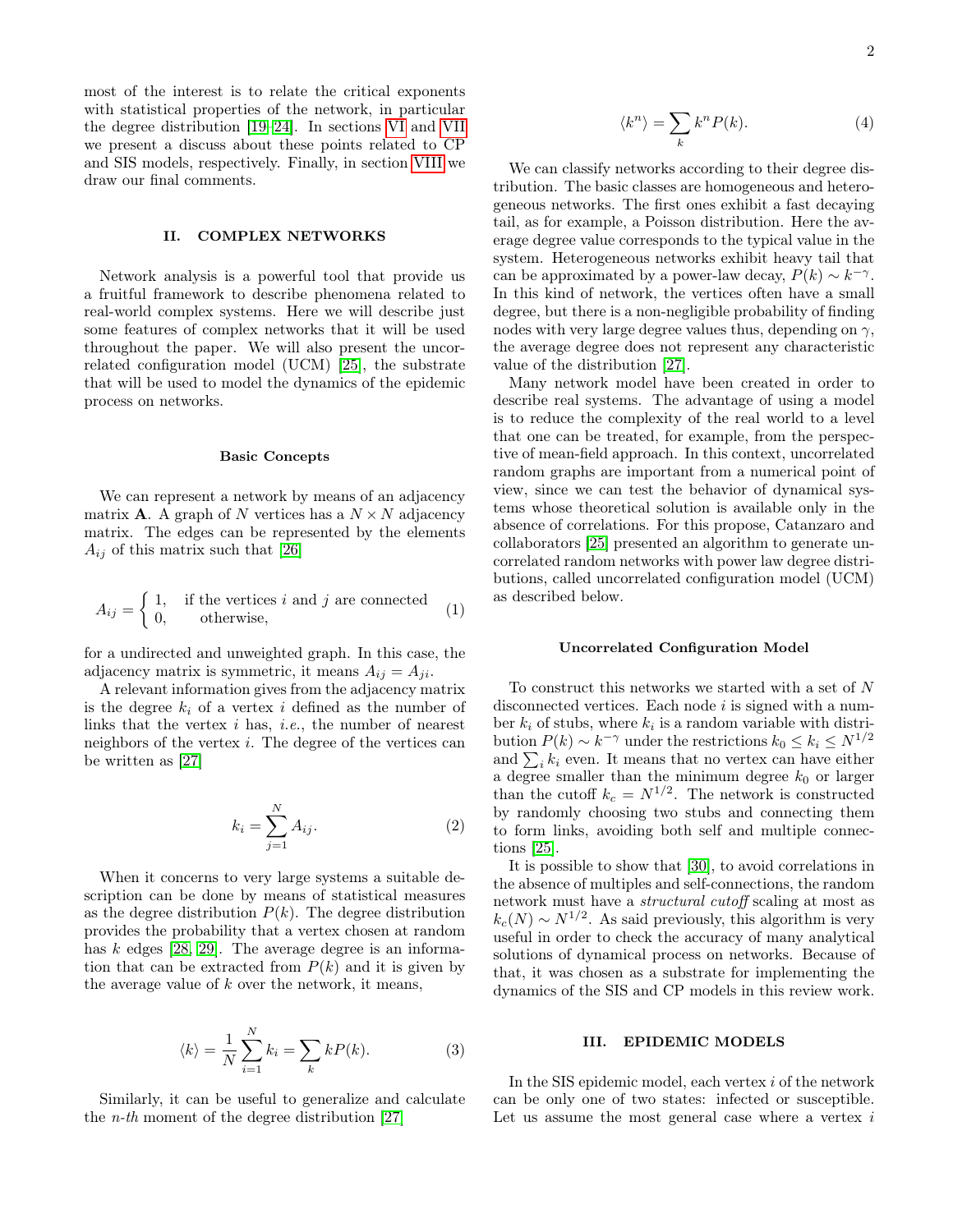becomes spontaneously healthy at rate  $\mu_i$ , and transmits the infection to each one of its  $k_i$  neighbors at rate  $\lambda_i$ . For classical SIS, one has  $\mu_i = \mu$  and  $\lambda_i = \lambda$  for every vertex [\[9\]](#page-13-0).

As in the SIS model, vertices in the CP model can be infected or susceptible, which in reaction-diffusion system's jargon are called occupied and empty, respectively. The spontaneous cure process is exactly the same as in the SIS model: infected vertices become susceptible at rate  $\mu_i = \mu$ . However, the infection is different. An infected vertex tries to transmit the infection to a randomly chosen neighbor at rate  $\lambda$ , implying that the transmission rate of vertex *i* is  $\lambda_i = \lambda/k_i$ , where  $k_i$  is the number of neighbors of the i-th node. This reduces drastically the infective power of very connected vertices in comparison with the SIS dynamics.

Both SIS and CP dynamics exhibit a phase transition between a disease-free (absorbing) state and an active stationary phase where a fraction of the population is infected. Originally, these regions are separated by an epidemic threshold  $\lambda_c$  [\[8,](#page-12-7) [9\]](#page-13-0). The density of infected nodes  $\rho$  is the standard order parameter that describes this phase transition, as shown in Figure [1.](#page-2-1) However, for a finite system the unique true stationary state is the absorbing state, even above the critical point, due to dynamical fluctuations. To overcome the difficulty to study the active state of finite systems some simulation strategies were proposed in the literature [\[2,](#page-12-1) [18,](#page-13-2) [31,](#page-13-11) [32\]](#page-13-12), as we will show in section VC.



<span id="page-2-1"></span>FIG. 1: The usual behavior of the density of infected nodes  $\rho$  in function of the control parameter  $\lambda$ , in a epidemic model as SIS or CP in the thermodynamic limit. The value  $\lambda_c$  is the epidemic threshold that separates an absorbing state to an active phase with  $\rho > 0$ .

When we study epidemic processes running on the top of heterogeneous networks a more complex behavior can emerge. Indeed, the accurate theoretical understanding of epidemic models running on the top of complex networks rates among the hottest issues in the physics community [\[10,](#page-13-1) [11,](#page-13-13) [14,](#page-13-14) [16–](#page-13-15)[20,](#page-13-16) [33–](#page-13-17)[42\]](#page-13-18). Much effort has been devoted to understand the criticality of the absorbing state phase transitions observed in CP [\[19–](#page-13-3)[22,](#page-13-19) [36\]](#page-13-20) and SIS [\[10,](#page-13-1) [11,](#page-13-13) [14,](#page-13-14) [16–](#page-13-15)[18,](#page-13-2) [35,](#page-13-21) [37–](#page-13-22)[42\]](#page-13-18) models, mainly based

on perturbative approaches (first order in  $\rho$ ) around the transition point [\[10,](#page-13-1) [11,](#page-13-13) [16,](#page-13-15) [17,](#page-13-23) [19,](#page-13-3) [34\]](#page-13-24). In the following we will present the basic mathematical approaches for the epidemic dynamics.

## <span id="page-2-0"></span>IV. MEAN-FIELD THEORIES

The prediction of disease evolution can be conceptualized within a variety of mathematical approaches. All theories aim at understanding the properties of epidemics in the equilibrium or long term steady state, the existence of a non-zero density of infected individuals, the presence or absence of a threshold, etc. We will start with the simplest case namely the homogeneous meanfield theory, and thereafter we will review other more sophisticated mathematical approaches.

#### A. Homogeneous mean-field theory

The simplest theory of epidemic spreading assumes that the population can be divided into different compartments according to the stage of the disease (for example, susceptible and infected in both SIS and CP models) and within each compartment, individuals (vertices in the complex networks' jargon) are assumed to be identical and have approximately the same number of neighbors (edges),  $k \approx \langle k \rangle$ . The idea is to write a time evolution equation for the number of infected individuals  $I(t)$ , or equivalently the corresponding density  $\rho(t) = I(t)/N$ , where  $N$  is the total number of individuals. For example, the equation describing the evolution of the SIS model is [\[43\]](#page-13-25):

<span id="page-2-2"></span>
$$
\frac{d\rho(t)}{dt} = -\mu\rho(t) + \lambda \langle k \rangle \rho(t)[1 - \rho(t)],\tag{5}
$$

considering uniform infection and cure rates ( $\lambda_i = \lambda$  and  $\mu_i = \mu, \forall i = 1, 2, \cdots N$ . The first term on the righthand side of the Eq. [\(5\)](#page-2-2) refers to the spontaneous healing and the second one to the infection process, that is proportional to the spreading rate  $\lambda \langle k \rangle$ , the density of the susceptible vertices is  $1-\rho(t)$  that may become infected, and the density of infected nodes  $\rho(t)$  in contact with any susceptible individual. Note that the evolution of the SIS model is completely described by Eq. [\(5\)](#page-2-2), since the density of susceptible individuals is  $S(t)/N = 1-\rho(t)$ . The mean-field character of this equation comes from the fact that the correlations among different nodes were neglected. Thus, the probability that one infected vertex is connected to a susceptible one is approached as  $\rho(t)[1 - \rho(t)].$ 

Near the phase transition between an absorbing state and an active stationary phase we can assume that the number of infected nodes is small  $\rho(t) \ll 1$ . In this regime, we can use a linear approximation neglecting all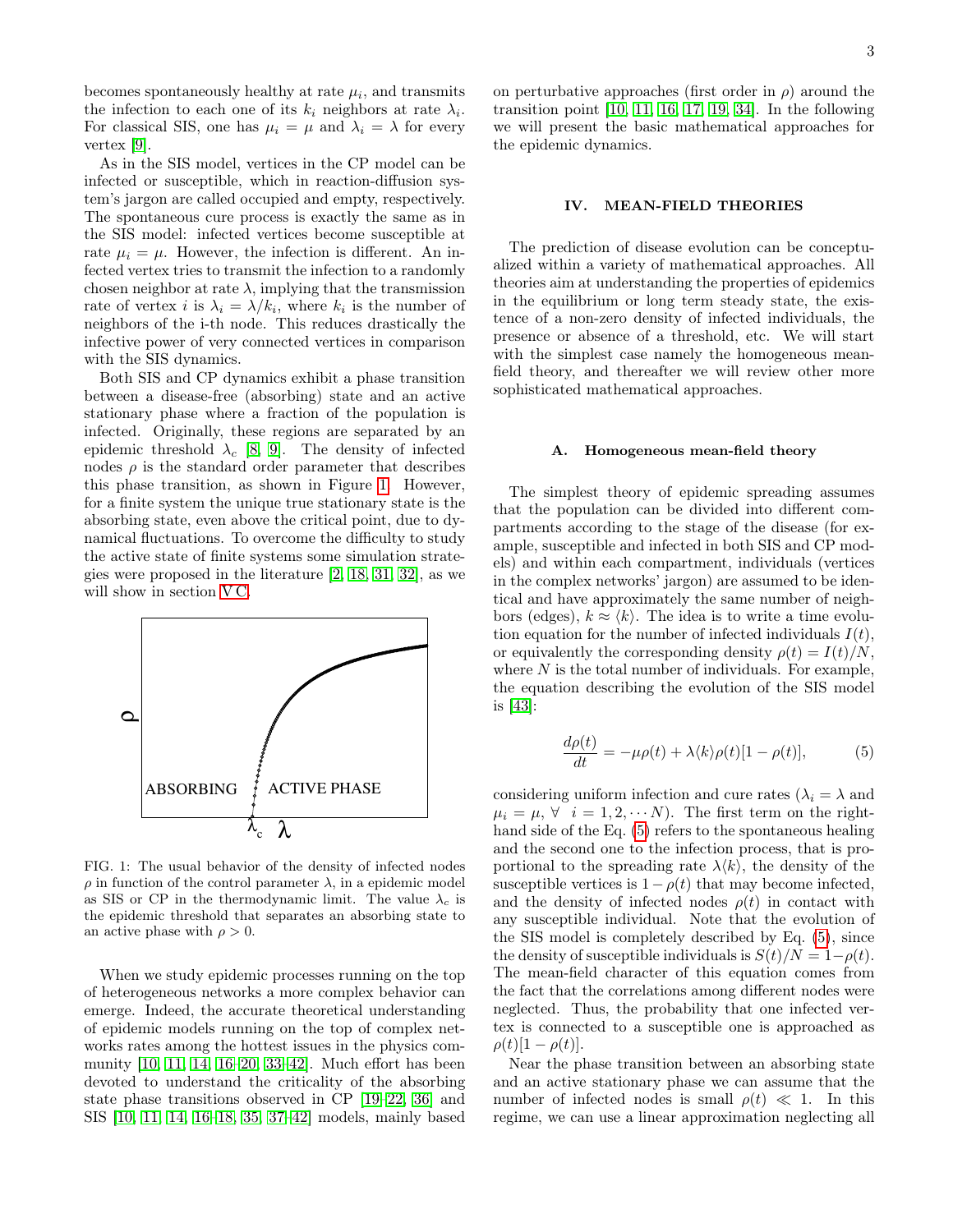$\rho^2$  terms<sup>2</sup>. So the Eq. [\(5\)](#page-2-2) becomes<sup>3</sup>:

$$
\frac{d\rho(t)}{dt} = -\rho(t) + \lambda \langle k \rangle \rho(t). \tag{6}
$$

The solution is  $\rho(t) \sim e^{-(1-\lambda \langle k \rangle)t}$ , implying that  $\bar{\rho} = 0$  is an stable fixed point for  $1-\lambda \langle k \rangle > 0$ . Thus, one obtains,

$$
\lambda_c = \frac{1}{\langle k \rangle}.\tag{7}
$$

Here,  $\lambda_c$  is the epidemic threshold such that for any infection rate above this value the epidemic lasts forever [\[43\]](#page-13-25).

Similar analysis can be done for the CP model. In this case, the homogeneous mean-field equation read as

$$
\frac{d\rho(t)}{dt} = -\rho(t) + \lambda \rho(t)[1 - \rho(t)],\tag{8}
$$

since the transmission rate of each node is  $\lambda/\langle k \rangle$ . Performing the same linear stability analysis in the steadystate, one obtains  $\lambda_c = 1$ .

In this framework, one considers that the connectivity patterns among individuals are homogeneous, neglecting the highly heterogeneous structure of the contact network inherent to real systems [\[28\]](#page-13-8). Many biological, social and technological systems are characterized by heavy tailed distributions of the number of contacts k of an individual (the vertex degree), characterized by a power law degree distribution,  $P(k) \sim k^{-\gamma}$ . For such systems the homogeneity hypothesis is severely violated [\[27,](#page-13-7) [28,](#page-13-8) [44\]](#page-13-26). Complex networks are, in fact, a framework where the heterogeneity of the contacts can be naturally afforded [\[28\]](#page-13-8). Indeed, this heterogeneity plays the main role in determining the epidemic threshold. To take it into account other approaches have been proposed, as we showed in the next sections. The major aim is to understand how the epidemic spreading can be strongly influenced by the topology of networks.

#### B. Quenched Mean-field Theory

An important and frequently used mean-field approach to describe epidemic dynamics on heterogeneous networks is the quenched mean-field (QMF) theory [\[10\]](#page-13-1), that explicitly takes into account the actual connectivity of the network through its adjacency matrix. The central idea is to write the evolution equation for the probability  $\rho_i(t)$  that a certain node i is infected. For the SIS model the dynamical equation for this probability takes the form [\[10\]](#page-13-1):

<span id="page-3-0"></span>
$$
\frac{d\rho_i}{dt} = -\rho_i + \lambda (1 - \rho_i) \sum_{j=1}^{N} A_{ij} \rho_j.
$$
 (9)

where  $A_{ij}$  is the adjacency matrix. The first term on the right-hand side considers nodes becoming healthy spontaneously while the second one considers the event that the node  $i$  is healthy and gets the infection via a neighbor node.

Performing a linear stability analysis around the trivial fixed point  $\rho_i = 0$ , one has

$$
\frac{d\rho_i}{dt} = \sum_j L_{ij}\rho_j,\tag{10}
$$

where the Jacobian matrix is

$$
L_{ij} = -\delta_{ij} + \lambda A_{ij},\tag{11}
$$

 $\delta_{ij}$  being the Kronecker delta symbol. The transition occurs when the fixed point loses stability or, equivalently, when the largest eigenvalue of the Jacobian matrix is  $\Upsilon_m = 0$  [\[45\]](#page-13-27). The largest eigenvalue of  $L_{ij}$  is given by  $\Upsilon_m = -1 + \lambda \Lambda_m$  where  $\Lambda_m$  is the largest eigenvalue of  $A_{ij}$ . Since  $A_{ij}$  is a real non-negative symmetric matrix, the Perron-Frobenius theorem states that one of its eigenvalues is positive and greater than, in absolute value, all other eigenvalues, and its corresponding eigenvector has positive components. So, one obtains the epidemic threshold of the SIS model in a QMF approach [\[10\]](#page-13-1):

<span id="page-3-1"></span>
$$
\lambda_c^{qmf} = 1/\Lambda_m,\tag{12}
$$

where  $\Lambda_m$  is the largest eigenvalue of the adjacency matrix. For the CP dynamic, the Eq. [\(9\)](#page-3-0) becomes,

$$
\frac{d\rho_i}{dt} = -\rho_i + \lambda(1 - \rho_i) \sum_j \frac{A_{ij}\rho_j}{k_j}.
$$
 (13)

Performing the same linear stability analysis around the trivial fixed point, as was done for the SIS model, one obtains

$$
\frac{d\rho_i}{dt} = \sum_j L_{ij}\rho_j,\tag{14}
$$

where the Jacobian matrix is given by

$$
L_{ij} = -\delta_{ij} + \frac{\lambda A_{ij}}{k_j}.\tag{15}
$$

Once again the transition point is defined when the absorbing phase becomes unstable or, equivalently, when the largest eigenvalue of  $L_{ij}$  is null [\[45\]](#page-13-27). The largest eigenvalue of  $L_{ij}$  is given by  $\Upsilon_m = -1 + \lambda \Lambda_m$  where  $\Lambda_m$ is the largest eigenvalue of  $C_{ij} = A_{ij}/k_j$ . Notice that  $v_i = k_i$  is an eigenvector of  $C_{ij}$  with eigenvalue  $\Lambda = 1$ . Now, supported by the Perron-Frobenius theorem [\[44\]](#page-13-26), we conclude that the largest eigenvalue of  $C_{ij}$  is  $\Lambda_m = 1$ resulting in the transition point  $\lambda_c = 1$ , as obtained in a homogeneous approximation.

Returning to the SIS model, the equation [\(12\)](#page-3-1) can be complemented with the results of Chung et. al. [\[46\]](#page-13-28) who

<sup>2</sup> Indeed, this equation can be exactly integrated, but we prefer this stability analysis that is used in more complex theories in the next subsections.

<sup>&</sup>lt;sup>3</sup> From now on, we will consider  $\mu = 1$ , unless otherwise specified.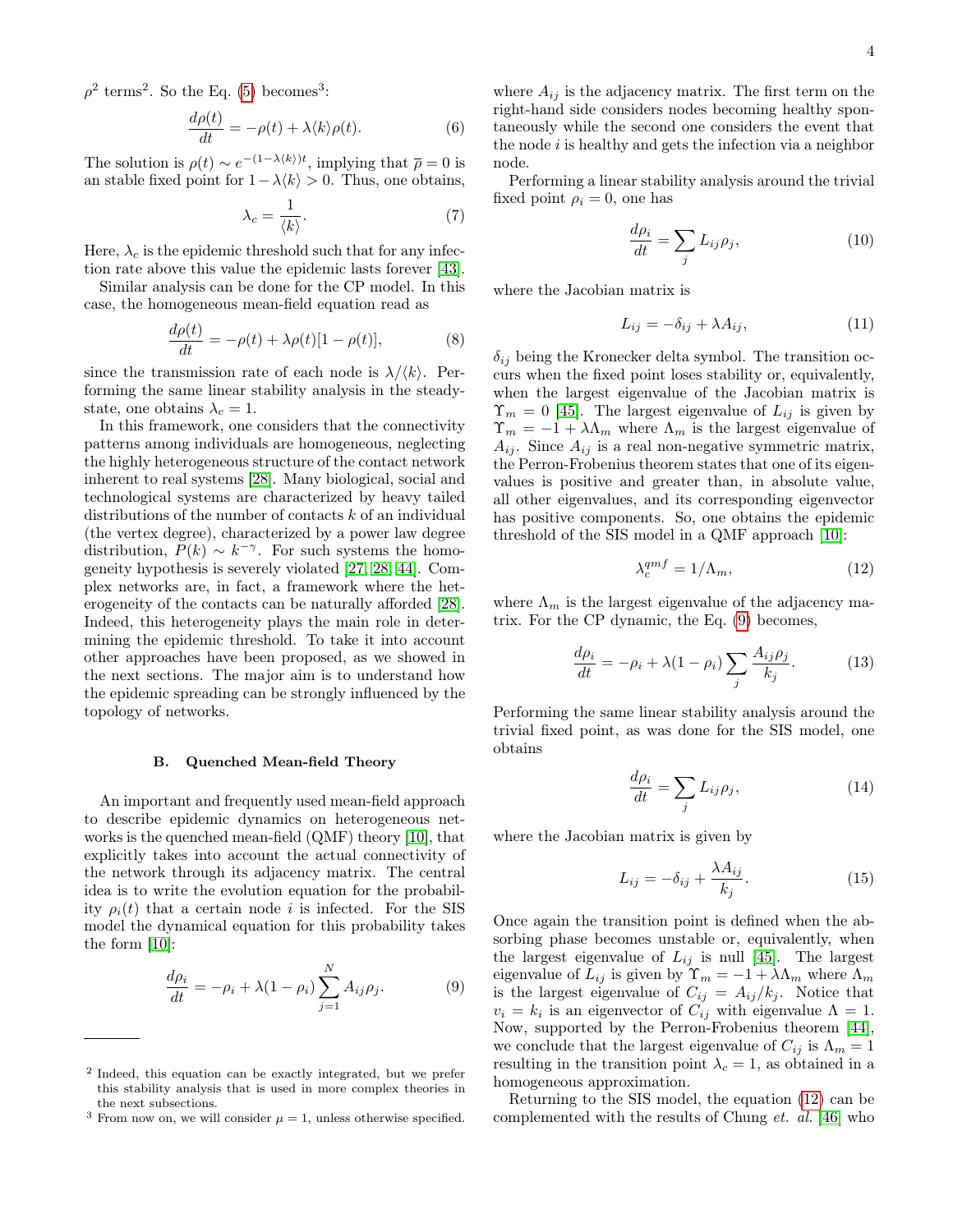calculated the largest eigenvalue of adjacency matrix of networks with a power law degree distributions as

<span id="page-4-0"></span>
$$
\Lambda_m \simeq \begin{cases} \sqrt{k_c}, & \gamma > 5/2\\ \frac{\langle k^2 \rangle}{\langle k \rangle}, & 2 < \gamma < 5/2 \end{cases} \tag{16}
$$

where  $k_c$  is the degree of the most connected node and  $\langle k^n \rangle$  is the *n-th* moment of the degree distribution. Since  $k_c$  grows as a function of the network size for any  $\gamma$  and  $\langle k^2 \rangle$  diverges for  $2 < \gamma < 3$ , the central result of equa-tion [\(16\)](#page-4-0) is:  $\Lambda_m$  diverges for enlarging networks with power law degree distributions even when  $\langle k^2 \rangle$  remains finite [\[46\]](#page-13-28). Therefore, the epidemic thresholds scale as [\[47\]](#page-13-29)

$$
\lambda_c \simeq \begin{cases} 1/\sqrt{k_c}, & \gamma > 5/2\\ \frac{\langle k \rangle}{\langle k^2 \rangle}, & 2 < \gamma < 5/2 \end{cases} \tag{17}
$$

which vanishes for any power-law degree distribution. The reasons for this difference of  $\lambda_c$  predicts by QMF approach, for  $\gamma$  larger or smaller than 5/2 are explained in ref. [\[47\]](#page-13-29). In processes allowing endemic steady-states, the activation mechanisms depend on the degree of heterogeneity of the network. For  $\gamma > 5/2$  the hub sustains activity and propagates it to the rest of the system while for  $\gamma < 5/2$  the innermost network core collectively turns into the active state maintaining it globally [\[47–](#page-13-29)[49\]](#page-13-30). However, the behavior of the SIS model on random networks with power-law degree distribution can be much more complex than previously thought. We will discuss these different possible scenarios in section [VII.](#page-11-0)

Although mean-field theories are a simplified description of models, it is expected that they correctly predicts the behavior of dynamical process on networks, due to its small-world property. However, dynamical correlations are not taken into account since the states of a node and its neighbors are considered independent. One can consider dynamical correlations by means of a pairapproximation [\[2\]](#page-12-1) in which the dynamic of an individual is explicitly influenced by its nearest neighbors as we showed in the section [IV D 1.](#page-5-0)

#### C. Heterogeneous Mean-Field Theory

In the degree-based theories, called heterogeneous mean-field (HMF) theory, dynamical quantities, as the density of infected individuals, depend only of the vertex degree and do not of their specific location in the network. Actually, the HMF theory can be obtained from the QMF one performing a coarse-graining where vertices are grouped according to their degrees. To take into account the effect of the degree heterogeneity we have to consider the relative density  $\rho_k(t)$  of infected nodes with a given degree  $k$ , *i.e.*, the probability that a node with  $k$ links is infected. Again using the SIS model as an example, the dynamical mean-field rate equation describing

the system can thus be written as [\[9\]](#page-13-0):

<span id="page-4-1"></span>
$$
\frac{d\rho_k(t)}{dt} = -\rho_k(t) + \lambda k[1 - \rho_k(t)] \sum_{k'} P(k'|k)\rho_{k'}(t), \tag{18}
$$

The first term on the right-hand side considers nodes becoming healthy at unitary rate. The second term considers the event that a node with  $k$  links is healthy and gets the infection via a nearest neighbor. The probability of this event is proportional to the infection rate  $\lambda$ , the number of connections  $k$  and the probability that any neighbor vertex is infected  $P(k'|k)\rho_{k'}$ . The linearization of Eq. [\(18\)](#page-4-1) gives

$$
\frac{d\rho_k}{dt} = \sum_k L_{kk'} \rho_{k'},\tag{19}
$$

where  $L_{kk'} = -\delta_{kk'} + \lambda k P(k'|k)$ . Therefore, the epidemic threshold is

$$
\lambda_c = \frac{1}{\Lambda_m},\tag{20}
$$

where  $\Lambda_m$  is the largest value of  $C_{kk'} = kP(k'|k)$ .

It is difficult to find the exact solution for  $\Lambda_m$  for a general form of  $P(k'|k)$ . But it is possible to extract the value of the epidemic threshold. In the case of uncorrelated networks,  $P(k'|k) = k'P(k')/\langle k \rangle$  and  $C_{kk'} = k'kP(k')/\langle k \rangle$ . So, it is easy to check that  $v_k = k$ is an eigenvector with eigenvalue  $\langle k^2 \rangle / \langle k \rangle$  that, according to Perron-Frobenius theorem, is the largest. Thus, we obtain the epidemic threshold:

<span id="page-4-2"></span>
$$
\lambda_c^{hmf} = \langle k \rangle / \langle k^2 \rangle,\tag{21}
$$

Equation [\(21\)](#page-4-2) has strong implications since several real networks have a power law degree distribution  $P(k) \sim$  $k^{-\gamma}$  with exponents in the range  $2 < \gamma < 3$  [\[28\]](#page-13-8). For these distributions, the second moment  $\langle k^2 \rangle$  diverges in the limit of infinite sizes implying a vanishing threshold for the SIS model or, equivalently, the epidemic prevalence for any finite infection rate. Both theories HMF and QMF predict vanishing thresholds for  $\gamma < 3$  despite of different scaling for  $5/2 < \gamma < 3$ . However, HMF predicts a finite threshold for networks with  $\gamma > 3$  unlike the QMF theory that still predicts a vanishing threshold [\[47\]](#page-13-29).

For the CP model, the heterogeneous mean-field equation, analogous to Eq. [\(18\)](#page-4-1), can be written as

<span id="page-4-3"></span>
$$
\frac{d\rho_k(t)}{dt} = -\rho_k(t) + \lambda k[1 - \rho_k(t)] \sum_{k'} \frac{P(k'|k)\rho_{k'}(t)}{k'}.
$$
 (22)

Again we assume degree-uncorrelated networks and a simple linear stability analysis shows the presence of a phase transition, located at the value  $\lambda_c = 1$ , as found in homogeneous mean-field theory, independent of the degree distribution and degree correlations. According to simulations [\[19,](#page-13-3) [21–](#page-13-31)[24,](#page-13-4) [36\]](#page-13-20) the transition point does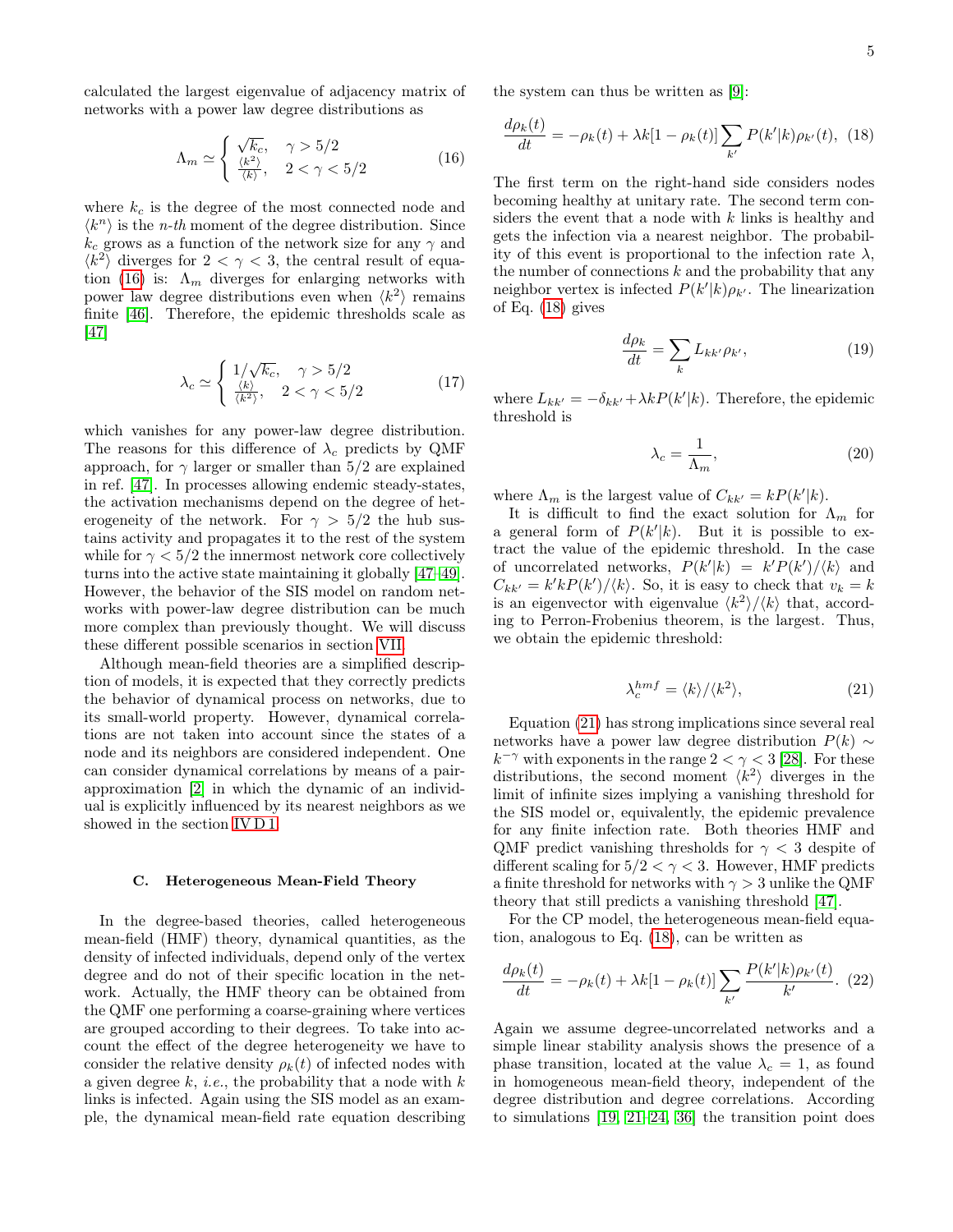not quantitatively reproduced the predictions of both approaches, HMF and QMF. However, the advantage of HMF over the QMF theory, is that we can analytically obtain the critical exponents for the dynamical model and compare with numerical results. Indeed, some works have shown that the contact process running on the top of highly heterogeneous random networks is well-described by the heterogeneous mean-field theory [\[22,](#page-13-19) [23\]](#page-13-32). However, some important aspects such as the threshold and strong corrections to the finitesize scaling observed in simulations are not clarified in this theory. We summarized the intense scientific discussion [\[19,](#page-13-3) [20,](#page-13-16) [22–](#page-13-19)[24,](#page-13-4) [50,](#page-13-33) [51\]](#page-13-34) about this subject in section [VI.](#page-9-0)

## D. Pair Mean-Field Theories

Improvement of both HMF and QMF theories including dynamical correlations by means of a pairapproximation do not change qualitatively the results, however they promote a quantitative refinement, as we showed hereinafter.

## <span id="page-5-0"></span>1. Pair Quenched Mean-Field Theory

In the paper [\[16\]](#page-13-15), the authors investigated the role of dynamical correlations on the dynamic of the SIS epidemic model on different substrates. We can start rewriting Eq. [9](#page-3-0) as follows:

<span id="page-5-1"></span>
$$
\frac{d\rho_i}{dt} = -\rho_i + \lambda \sum_j \phi_{ij} A_{ij},\tag{23}
$$

where  $A_{ij}$  is the adjacency matrix and  $\phi_{ij}$  represents the probability of a pair of nodes  $i$  and  $j$  of being in the state  $\phi_{ij} = [S_i I_j]$ , this means the node *i* is susceptible and its neighbor  $j$  is infected. When we uses a simple approximation, this joint probability was factorized:  $\phi_{ij} \approx (1 - \rho_i) \rho_j$ . Then, we should write a dynamical equation for  $\phi_{ij}$ :

<span id="page-5-2"></span>
$$
\frac{d\phi_{ij}}{dt} = -\phi_{ij} - \lambda \phi_{ij} + [I_i I_j]
$$

$$
\lambda \sum_{l \neq i} [S_i, S_j, I_l] A_{jl} - \lambda \sum_{l \neq j} [I_l, S_i, I_j] A_{il}.
$$
(24)

The first three terms represents the processes related to the pair of neighbors  $i$  and  $j$ , spontaneous annihilation reactions  $[S_i, I_j] \to [S_i, S_j]$  and  $[I_i, I_j] \to [S_i, I_j]$  and the infection in vertex *i* due to *j*,  $[S_i, I_j] \rightarrow [S_i, S_j]$ . The other terms represent processes related to the interaction with the other neighbors of  $i$  and  $j$ , this means another vertex l that can infect i or j:  $[I_l, S_i, I_j] \rightarrow [I_l, I_i, I_j]$  and

 $+$ 

 $[S_i, S_j, I_l] \rightarrow [S_i, I_j, I_l]$ . Equations [\(23\)](#page-5-1) and [\(24\)](#page-5-2) cannot be solved due to the triplets. In turn, the dynamical equations for triplets will depend on quadruplets, and so on. Then we have to break these correlations in some point. To obtain an pair-approximation solution, we can apply the standard pair-approximation [\[1,](#page-12-0) [52\]](#page-13-35):

$$
[A_i, B_j, C_l] \approx \frac{[A_i, B_j][B_j, C_l]}{[B_j]}.
$$
 (25)

After a few steps (details are in reference [\[16\]](#page-13-15)), similar to what we did in the one-vertex mean-field approximaation as to perform a linear stability analysis around the fixed point  $\rho_i = [S_i I_j] = [I_i I_j] = 0$  and a quasi-static approximation for for  $t \to \infty$ ,  $d\rho_i/dt \approx 0$  and  $d\phi_{ij}/dt \approx 0$ , in Eqs. [\(23\)](#page-5-1) and [\(24\)](#page-5-2), we can find the Jacobian matrix

<span id="page-5-3"></span>
$$
L_{ij} = -\left(1 + \frac{\lambda^2 k_i}{2\lambda + 2}\right)\delta_{ij} + \frac{\lambda(2+\lambda)}{2\lambda + 2}A_{ij}.
$$
 (26)

As in the case of one-vertex QMF theory, the critical point is obtained when the largest eigenvalue of  $L_{ij}$  is nul. Analytical solution for simple networks as random regular networks, star an wheel graphs can be directly obtained from Eq. [26.](#page-5-3) For power law arbitrary random networks, as UCM model, the largest eigenvalue of Eq. [26](#page-5-3) can be numerically determined. In reference [\[16\]](#page-13-15), Mata and Ferreira showed that the thresholds obtained in pair and one-vertex QMF theories have the same scaling with the system size but the pair QMF theory is quantitatively much more accurate than the one-vertex theory when compared with simulations. In reference [\[38\]](#page-13-36) the authors also studied the impact of dynamic correlations on the SIS dynamics on static networks.

Performing the same analysis for the contac process, one obtains the Jacobian matrix:

$$
L_{ij} = -(1 + \lambda^2 \alpha_i) \delta_{ij} + \frac{\lambda (2k_i + \lambda) A_{ij}}{2k_i k_j + \lambda (k_i + k_j)}.
$$
 (27)

The critical point is also obtained when its largest eigenvalue is null. A general analytical expression is not available for large random power-law degree networks but, in principle, it can be obtained numerically for any kind of network. However, for simple graphs as a random regular network, the transition point can be obtained after some algebraic manipulations and it is given by:

$$
\lambda_c = \frac{m}{m-1},\tag{28}
$$

where  $m$  is the degree of all nodes of the network. That is the same value yield by the simple homogeneous pairapproximation [\[2\]](#page-12-1).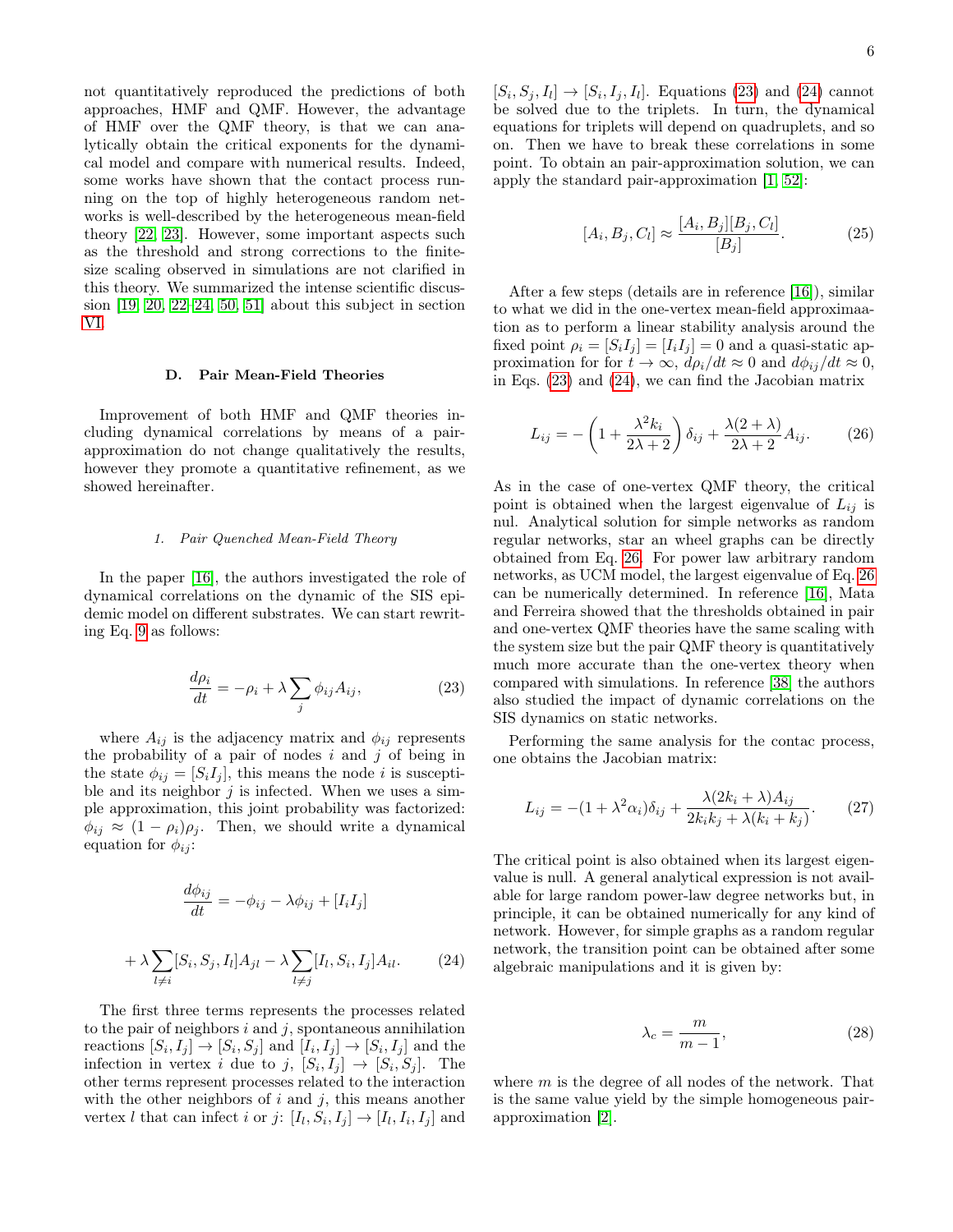## 2. Pair Heterogeneous Mean-Field Theory

For the SIS model, the equation for the probability that a vertex with degree  $k$  is occupied takes the form

<span id="page-6-1"></span>
$$
\frac{d\rho_k}{dt} = -\rho_k + \lambda k \sum_{k'} \phi_{kk'} P(k'|k),\tag{29}
$$

where the conditional probability  $P(k'|k)$ , which gives the probability that a vertex of degree  $k$  is connected to a vertex of degree  $k'$ , weighs the connectivity between compartments of degrees  $k$  and  $k'$  and  $\phi_{kk'}$  represents a pair of nodes with degree  $k$  and  $k'$  respectively, in the state  $[S_k I_{k'}]$ . The dynamical equation for  $\phi_{kk'}$  is

<span id="page-6-2"></span>
$$
\frac{d\phi_{kk'}}{dt} = -\phi_{kk'} - \lambda \phi_{kk'} k' + [I_k I_{k'}]
$$

$$
+ \lambda (k' - 1) \sum_{k''} [S_k S_{k'} I_{k''}] P(k'' | k')
$$

$$
- \lambda (k - 1) \sum_{k''} [I_{k''} S_k I_{k'}] P(k'' | k).
$$
(30)

The one-vertex mean-field equation [Eq. [\(18\)](#page-4-1)] is obtained factoring the joint probability  $\phi_{kk'} \approx (1 - \rho_k)\rho_{k'}$ in Eq. [\(29\)](#page-6-1). The factor  $k' - 1$  preceding the first summation in Eq.  $(30)$  is due to the k' neighbors of middle vertex except the link of the pair  $[0_k 0_{k'}]$  (similarly for  $k-1$  preceding the second summation).

Following the same line of reasoning as the previous calculations, we now approximate the triplets in Eq. [\(30\)](#page-6-2) with the pair-approximation of Eq. [\(30\)](#page-6-2), performing a linearization around the fixed point  $\rho_k \approx 0$  and  $\phi_{kk'} \approx 0$ , and performing a quasi-static approximation for  $t \to \infty$ , in which  $d\rho_k/dt \approx 0$  and  $d\phi_{kk'}/dt \approx 0$ .

Considering uncorrelated random networks, we obtain the Jacobian  $L_{kk'}$ 

$$
L_{kk'} = -\delta_{kk'} + \frac{\lambda k}{\langle k \rangle} \frac{(2k'-1)}{(2+\lambda)} \tag{31}
$$

with  $\delta_{kk'}$  being the Kronecker delta symbol.

Again, the absorbing state is unstable when the largest eigenvalue of  $L_{kk'}$  is positive. Therefore, the critical point is obtained when the largest eigenvalue of the Jacobian matrix is null, thus obtaining:

<span id="page-6-3"></span>
$$
\lambda_c = \frac{\langle k \rangle}{\langle k^2 \rangle - \langle k \rangle}.
$$
\n(32)

This threshold coincides with that of the susceptibleinfected-recovered (SIR) model in a one-vertex HMF theory [\[27\]](#page-13-7). This results was also proposed in Ref. [\[18\]](#page-13-2) using heuristic arguments. They argued that, dynamical correlations, that are neglected in a one-vertex HMF theory, account for the fact that infected nodes have higher probability to be still infected. This means that, in the next step, this node can be considered immunized (recovered for a while). So, a better upper bound for the spreading of the disease is given by the HMF theory of the SIR model, that is exactly the threshold given by Eq. [\(32\)](#page-6-3).

In a similar way, we can perform the same analysis for the CP model and we obtain the Jacobian:

$$
L_{kk'} = -\delta_{kk'} + \frac{\lambda k (2k' - 1) P(k'|k)}{(2k' + \lambda)k'} = -\delta_{kk'} + C_{kk'}.
$$
 (33)

Assuming that the network does not present correlated degree, we have  $P(k'|k) = k' P(k') / \langle k \rangle$ . So, the  $u_k = k$ is an eigenvector of  $C_{kk'}$  with eigenvalue

$$
\Lambda = \frac{\lambda}{\langle k \rangle} \sum_{k'} \frac{(2k'-1)P(k')k'}{(2k'+\lambda)}.
$$
 (34)

Since  $C_{kk'} > 0$  is irreducible and  $u_k > 0$ , the Perron-Frobenius theorem [\[44\]](#page-13-26) warranties that  $\Lambda$  is the largest eigenvalue of  $C_{kk'}$ . The critical point is given by  $-1+\Lambda =$ 0, it means we have to solve the transcendent equation

$$
\frac{\lambda_c}{\langle k \rangle} \sum_{k'} \frac{(2k'-1)k'P(k')}{(2k'+\lambda_c)} = 1,\tag{35}
$$

numerically to obatin the transition point for any kind of uncorrelated degree network. Using a random regular network as an example, this means,  $P(k) = \delta_{k,m}$ , where  $m$  is the degree of all nodes of the network, we obtain again:

$$
\lambda_c = \frac{m}{m-1},\tag{36}
$$

that is the same of the homogeneous and quenched pair mean-fiel theory.

In reference [\[53\]](#page-13-37) the authors have also determined the critical exponents in the pair HMF approach for the CP model. For the infinite size limit the exponents are the same as the one-vertex theory, as expected. However, the finite-size corrections to the scaling obtained in the pair HMF theory allowed a remarkable agreement with simulations for all degree exponents  $(2.0 \le \gamma \le 3.5)$  investigated, suppressing a deviation observed for low degree exponents in the one-vertex HMF theory [\[23\]](#page-13-32).

# <span id="page-6-0"></span>V. SIMULATION OF EPIDEMIC PROCESSES

Numerical simulations is an essential tool to predict the accuracy of mean-field approaches in the study of epidemic processes on complex networks. Although this tool is widely used, strict implementations of epidemic processes on networks with high heterogeneity on degree distribution are not simple. In reference [\[54\]](#page-13-38), the authors showed that, depending on the network properties, the threshold of the SIS model can be altered when occur modifications in the SIS dynamics, even preserving the basic properties of spontaneous healing and potencial of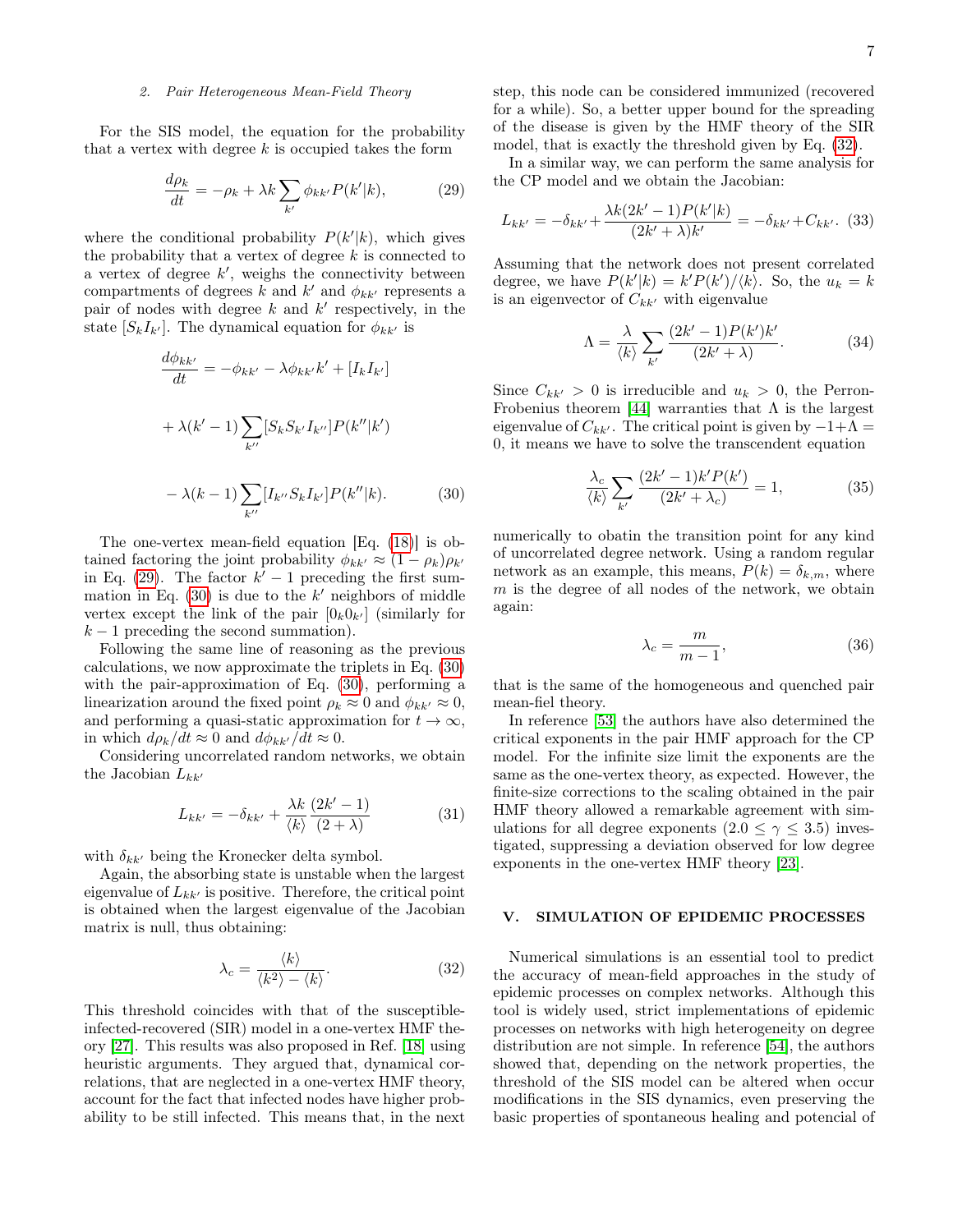infection of each vertex growing unlimitedly with its degree.

The classical algorithm to model continuous-time Markov processes is known as Gillespie algorithm [\[55\]](#page-13-39). In this recipe, we associated each dynamical transition (infection and healing for the SIS or CP model, for example) with a Poisson process, this mean, independent spontaneous processes. At each change of state, we have to update a list containing all possible spontaneous processes. However, for very large networks, this is computationally unfeasible. So, we used an optimized Gillespie algorithm proposed by Cota and Ferreira [\[56\]](#page-13-40). In the following sections, we summarized these optimized algorithms for the SIS and CP dynamics. For details of how to implement optimized algorithms of continuous-time Markovian processes based on Gillespie algorithm see reference [\[56\]](#page-13-40).

## A. Simulation of SIS model

The SIS dynamics in a network of size N can be simulated in a very simple way: Select a vertex at random with equal chance. If the selected vertex  $i$  is infected we turn it to susceptible with probability

$$
p_i = \frac{\lambda n_i}{(\mu + \lambda)k_{max}},\tag{37}
$$

where  $k_{max}$  is maximal number of connections,  $n_i = \sum_j A_{ij} \sigma_j$  is the number of infected nearest neighbors of the vertex i, and  $\sigma_j = 1$  corresponds to infected node and  $\sigma_i = 0$  otherwise. Here, we are considering the simplest case of  $\lambda_i = \lambda$  and  $\mu_i = \mu$  for all vertices. If the selected vertex  $i$  is susceptible, it becomes infected with probability

$$
q_i = \frac{\mu}{(\mu + \lambda)k_{max}}.\tag{38}
$$

This algorithm is accurate and can used for any generic SIS dynamics. However, if one is interested in regions close to the threshold where the great majority of the vertices are susceptible, the algorithm is very inefficient since changes happens only in the neighborhood of infected vertices. Therefore, we can use a more efficient strategy based on the previous algorithm. This strategy requires to keep and constantly update a list  $P$  with the positions of all infected vertices where changes will take place. The list update is simple. The position of a new infected is added at the end of the list. When a infected vertex becomes susceptible, the last entry of the list is moved to the index of the cured vertex.

The total rate that a infected vertex becomes susceptible in the whole network is  $R = \mu N_i$ , where  $N_i$  is the number of infected vertices. Analogously, the total rate that one susceptible vertex is infected is given by  $J = \lambda N_e$ , where  $N_e$  is the number of vertices emanating from infected nodes. So, the SIS dynamics can be simulated according to the algorithm proposed by Ferreira et al. [\[12\]](#page-13-41) as follows: the step is incremented by

 $\Delta t = 1/(R + J)$ . With probability  $p = R/(R + J)$  and infected vertex  $i$  is selected randomly and turns it to susceptible. With complementary probability  $q = J/(R+J)$ an infected vertex is selected at random and accepted with probability proportional to its degree. In the infection attempt, a neighbor of the selected vertex is randomly chosen and if susceptible, it is infected. Otherwise nothing happens and simulations run to the next time step.

#### B. Simulation of CP model

The CP dynamics can also be efficiently simulated if a list of occupied vertex  $P$  is used analogously to the SIS algorithm. The total rate of cure is also given by  $R =$  $\mu N_i$ . The total creation rate is  $J = \lambda N_i$  [\[2\]](#page-12-1). An infected vertex  $i$  is selected with equal chance. With probability  $p = R/(J+R) = \mu/(\mu+\lambda)$  it is cured. With probability  $q = J/(J + R) = \lambda/(\mu + \lambda)$  one of the  $k_i$  neighbors of  $i$  is selected and, if susceptible, is infected. The time is incremented by  $\Delta t = 1/[N_i(\lambda + \mu)]$ . Notice that infected vertices are selected independently of their degrees and with probability  $n_i/k_i$  reach an already infected neighbor.

Although equivalent for strictly homogeneous graphs  $(k_i \equiv k \ \forall i)$ , the SIS and the CP models are very different for heterogeneous substrates. The universality class of CP and SIS is the same in homogeneous lattices. Both models belong to the directed percolation universality class [\[6\]](#page-12-5). Nevertheless, in complex networks, heterogeneity affects both models and, at the heterogeneous meanfield approach, they have different critical exponents (see discussion in Ref. [\[57\]](#page-13-42)).

In both SIS and CP models, the control parameter of the dynamics is the infection rate  $\lambda$ . In the thermodynamic limit, above a critical value  $\lambda_c$  (epidemic threshold), a finite fraction of the population is infected. However, for  $\lambda < \lambda_c$ , the epidemic can not survive and the dynamics goes to an absorbing state where everyone is susceptible. Nevertheless, for a finite system the unique achievable stationary state is the absorbing state, even above the critical point, because of dynamical fluctuations. Some simulation methods were proposed in the literature to solve the issue of study the active state in finite systems , as we will see in the next section.

# <span id="page-7-0"></span>C. Simulation of dynamical process with an absorbing state

Mean-field approaches and field theory renormalization are the key analytical tools to investigate dynamical processes with absorbing-state phase transition [\[58\]](#page-13-43). While the former is only valid above the upper critical dimension, application of the latter in physical dimensions is hindered by large technical difficulties. For this reason, most of our knowledge about the properties of absorbing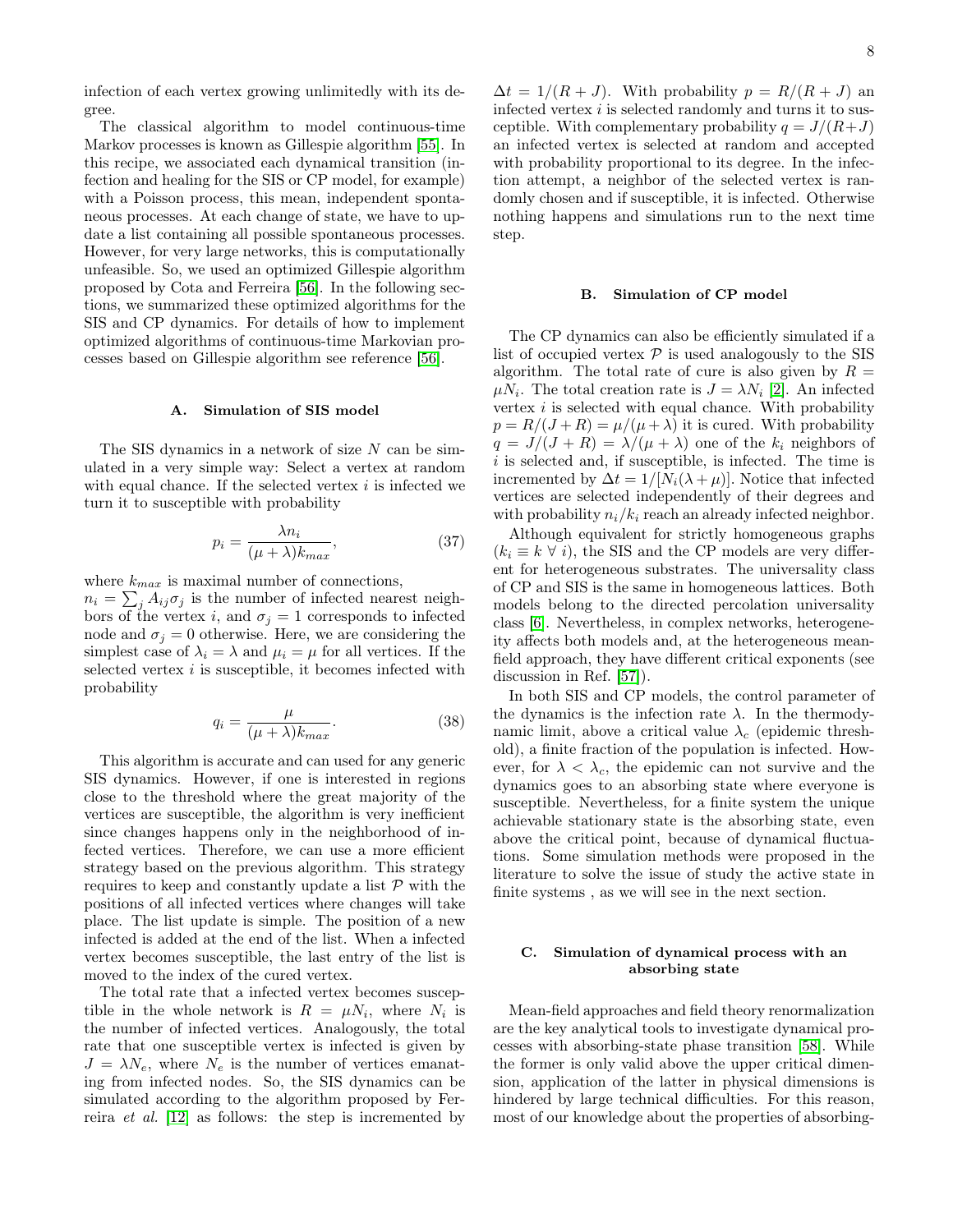state phase transitions is based in the computer simulation of different representative models.

The numerical analysis of these computer data also represents a challenge mainly because of finite size effects. In finite systems, any realization of the dynamics reaches the absorbing state sooner or later, even above the critical point, due to dynamic fluctuations. This difficulty was traditionally overcome by starting with a finite initial density of active sites and averaging only over surviving samples, i.e., realizations which have not yet fallen into the absorbing state [\[2,](#page-12-1) [59\]](#page-13-44). Analyzing the quasistationary state defined by surviving averages, the critical point and various critical exponents can be performed by studying the decay of the survival average of different observables as a function of the system size. However averaging over surviving runs is computationally so inefficient since surviving configurations are increasingly rare at long times.

A much more efficient strategy is provided by the quasistationary (QS) method, proposed by de Oliveira and Dickman [\[32,](#page-13-12) [60\]](#page-13-45), in which every time the system is on the verge of fall in an absorbing state, it jumps to an active configuration previously stored during the simulation. This can be computationally implemented by saving, and constantly updating a sample of the states already visited. The update is done by periodically replacing one of these configurations by the current one.

The characteristic relaxation time is always short for epidemics on random networks due to the very small average shortest path [\[44\]](#page-13-26). The averaging time, on the other hand, must be large enough to guaranty that epidemics over the whole network was suitably averaged. It means that very long times are required for very low QS density (sub-critical phase) whereas relatively short times are sufficient for high density states [\[31,](#page-13-11) [32\]](#page-13-12).

Both equilibrium and non-equilibrium critical phenomena are hallmarked by simultaneous diverging correlation length and time which microscopically reflect divergence of the spatial and temporal fluctuations [\[1\]](#page-12-0), respectively. Even tough a diverging correlation length has little sense on complex networks due to the small-world property [\[61\]](#page-13-46), the diverging fluctuation concept is still applicable. We used different criteria to determine the thresholds, relied on the fluctuations or singularities of the order parameters.

The QS probability  $\bar{P}_n$ , that does not depend on the initial condition, is defined as the probability that the system has n occupied vertices in the QS regime, is computed during the averaging time and basic QS quantities, as lifespan and density of infected vertices, are derived from  $\bar{P}_n$ . Indeed, we have that  $\rho = \frac{1}{N} \sum_n \bar{P}_n$  and  $\tau = 1/\bar{P}_1$  [\[32\]](#page-13-12), where  $\tau$  is the lifespan of the epidemic.

Thus, thresholds for finite networks can be determined using the modified susceptibility [\[12\]](#page-13-41)

<span id="page-8-0"></span>
$$
\chi \equiv \frac{\langle n^2 \rangle - \langle n \rangle^2}{\langle n \rangle} = \frac{N(\langle \rho^2 \rangle - \langle \rho \rangle^2)}{\langle \rho \rangle},\tag{39}
$$

that does exhibit a pronounced divergence at the transi-

tion point for SIS [\[12,](#page-13-41) [14,](#page-13-14) [16\]](#page-13-15) and contact process [\[53,](#page-13-37) [62\]](#page-13-47) models on networks. The choice of the alternative definition, Eq. [\(39\)](#page-8-0), instead of the standard susceptibility  $\tilde{\chi} = N(\langle \rho^2 \rangle - \langle \rho^2 \rangle)$  [\[6\]](#page-12-5) is due to the peculiarities of dynamical processes on complex networks.

In a finite system of size  $N$ ,  $\chi$  shows a diverging peak at  $\lambda = \lambda_p^{QS}(N)$ , providing a finite size approximation of the critical point. In the thermodynamic limit,  $\lambda_p^{QS}(N)$  approaches the true critical point with the scaling form [\[63\]](#page-13-48)

$$
\lambda_p^{QS}(N) = \lambda_c + A_{QS} N^{-1/\nu},\tag{40}
$$

as we can see for the SIS model in Figure [2\(](#page-9-1)a). The network was generated with the uncorrelated configuration model [\[25\]](#page-13-5), where vertex degree is selected from a power-law distribution  $P(k) \sim k^{-\gamma}$  with a lower bound  $k_0 = 3$ .

In the context of epidemic modeling on complex networks [\[64\]](#page-13-49), Boguñá et. al. [\[18\]](#page-13-2) proposed another strategy which considers the lifespan of spreading simulations starting from a single infected site as a tool to determine the position of the critical point. Each realization of the dynamical process is characterized by its lifespan and its coverage  $C$ , where latter is defined as the fraction of different sites which have been occupied at least once during the realization. In the thermodynamic limit realizations can have either finite or infinite, according to whether they proceed below or above the critical point. Endemic realizations have an infinite lifetime and their coverage is equal to 1. Finite realizations have instead a finite lifetime and a coverage vanishingly small in the limit of diverging size.

In finite systems this distinction is blurred, since any realization is bound to end, reaching the absorbing state, although this can occur over long temporal scales. In practice, a realization is assumed as active whenever its coverage reaches a predefined threshold value<sup>4</sup>  $C_{\text{th}}$ , which was generally takes equal to  $C_{\text{th}} = 0.5$ . Realizations ending before value  $C = C_{th}$  is reached are considered to be finite.

In this method the role of the order parameter is played by the probability  $\text{Prob}(\lambda - \lambda_c, N)$  that a run is longterm, while the role of susceptibility is played by the average lifetime of finite realizations  $\langle \tau \rangle$ . For small values of  $\lambda$  all realizations are finite and have a very short duration  $\tau$ . As  $\lambda$  grows the average duration of finite realizations increases, but for very large  $\lambda$  almost all realizations are long-term, only very short realizations remaining finite. For this reason  $\langle \tau \rangle$  exhibits a peak for a value  $\lambda_p(N)$  depending on N and converging to  $\lambda_c$  in the thermodynamic limit. We can then use the average lifespan to determine numerically the critical point, as shown in Figure [2\(](#page-9-1)b). As we observe in Figure [3,](#page-9-2) the

<sup>4</sup> The method is robust with respect to the coverage threshold (see Refs.[\[65,](#page-13-50) [66\]](#page-13-51)).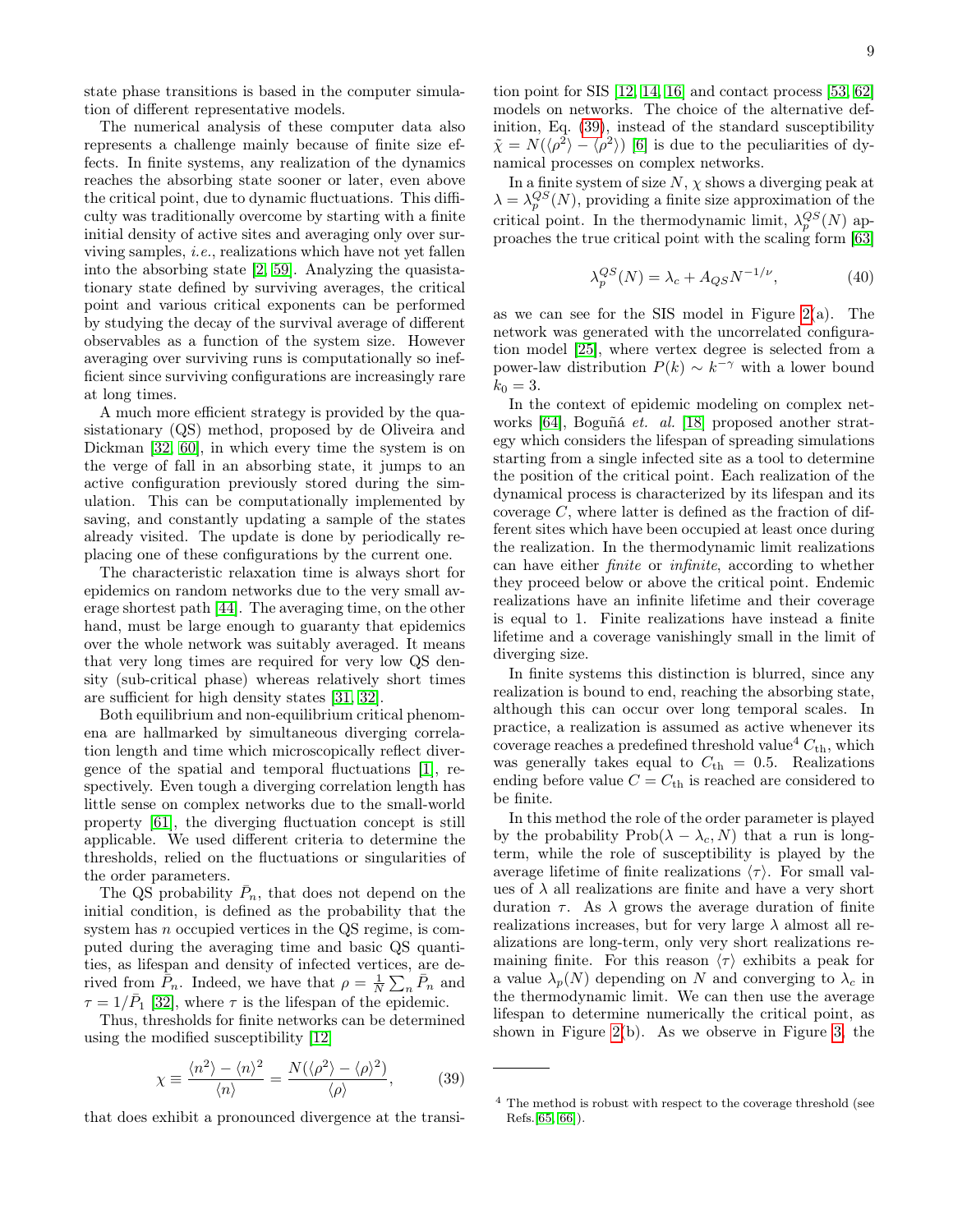

<span id="page-9-1"></span>FIG. 2: (a) Susceptibility curves and (b) Lifespan curves against infection rate for  $N = 10^3, 10^4, 10^5, 10^6$  and  $10^7$  (from the right to the left) used to determine the thresholds in simulations (position of the peaks  $\lambda_p$ ). The network is constructed using the uncorrelated configuration model and has a power law degree distribution  $P(k) \sim k^{-\gamma}$  with  $\gamma = 2.75$  and minimum degree of connection equal to 3.

critical points as a function of network size obtained by both methods are in very well agreement.



<span id="page-9-2"></span>FIG. 3: The critical points  $\lambda_p$  - obtained from the peaks of the curves shown in figure [2](#page-9-1) - versus N for both methods (susceptibility in red and lifespan in black) that agree very well.

In reference [\[67\]](#page-13-52), Sander and collaborators sumarize alternative methods for work around the problem related to the absorbing phase in simulations. They mentioned the reflecting boundary condition [\[68\]](#page-13-53) that consists basically in avoiding the absorbing state by reverting the system to the configuration that it was immediately before visit the absorbing state. Other strategy is to use a uniform external field that creates particles spontaneously at a given rate which disappears in the thermodynamic limit [\[69\]](#page-13-54). In addition, one can use the hub reactivation method on heterogeneous networks. If the system reaches the absorbing state, the dynamics starts again with the most connected vertex of the network infected.

# <span id="page-9-0"></span>VI. FINITE SIZE SCALING FOR CP MODEL ON HETEROGENEOUS NETWORKS

In Ref. [\[24\]](#page-13-4), Castellano and Pastor-Satorras derived the HMF theory for the CP dynamic in the limit of infinite network size. They obtained the following scaling

$$
\bar{\rho} \sim (\lambda - \lambda_c)^{\beta}, \qquad \beta = \max\left[1, \frac{1}{\gamma - 2}\right]. \tag{41}
$$

At the transition point  $\lambda = \lambda_c$ ,

$$
\rho \sim t^{-\delta}, \qquad \delta = \beta. \tag{42}
$$

Also the relaxation time scales as

$$
\tau \sim (\lambda - \lambda_c)^{-\nu_{\parallel}}, \qquad \nu_{\parallel} = 1. \tag{43}
$$

These exponents are also obtained using a pair HMF approximation as shown in reference [\[53\]](#page-13-37).

It is not possible to check this predictions with numerical analysis because of the finite-size effects. A comparison became possible using the finite-size scaling (FSS) ansatz [\[59\]](#page-13-44), adapted to the network topology, and they previously concluded that CP dynamics on networks was not described by the HMF approximation. However, it was assumed in Ref. [\[24\]](#page-13-4) that heterogeneous networks follow the same FSS known for regular lattices [\[2\]](#page-12-1). Indeed, the FSS on networks is more complicated than previously assumed. The behavior of the CP on networks of finite size depends not only on the number of vertices  $N$  but also on the moments of the degree distribution [\[19\]](#page-13-3). This implies that, for scale-free networks, the scaling around the critical point depends explicitly on how the largest degree  $k_c$  diverges with the system size N. Such dependence introduces very strong corrections to scaling. However, when such corrections are suitably taken into account, they showed that the CP on heterogeneous networks agrees with the predictions of HMF theory with good accuracy [\[22\]](#page-13-19).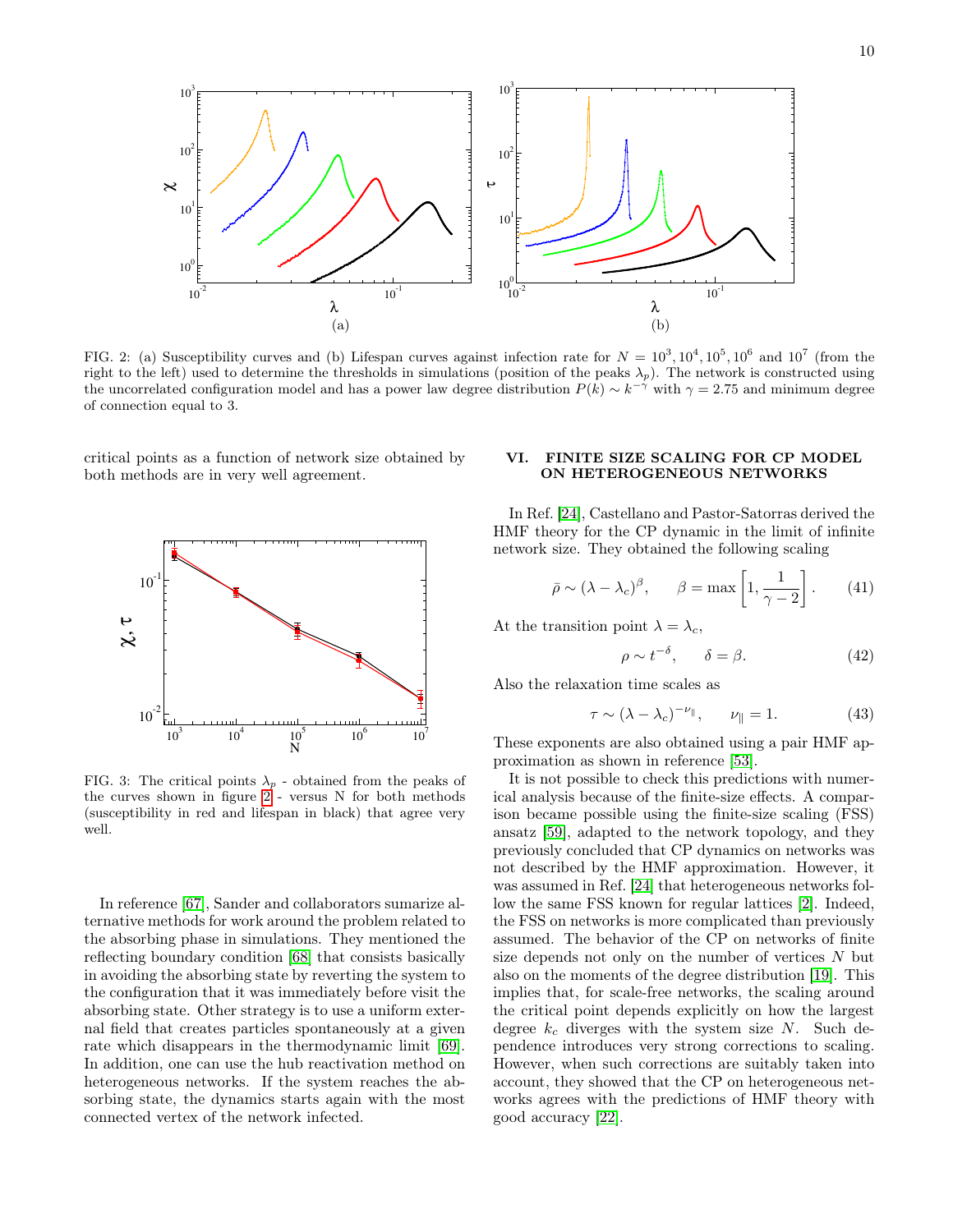Ferreira and collaborators [\[23\]](#page-13-32) started from Eq. [\(22\)](#page-4-3), and they considered, in addition, uncorrelated networks with  $P(k|k') = kP(k)/k$ , to obtain the equation for the overall density  $\rho = \sum_{k} \rho_k P(k)$ :

<span id="page-10-0"></span>
$$
\frac{d\rho(t)}{dt} = \rho(t) + \lambda \rho(t) \left[ 1 - \langle k \rangle^{-1} \sum_{k} k P(k) \rho_k(t) \right]. \tag{44}
$$

A mean field theory for the FSS can be obtained using the strategy proposed by Castellano and Pastor-Satorras [\[19\]](#page-13-3), in which the motion equation is mapped in a one-step process, in the limit of very low densities, with transition rates

<span id="page-10-2"></span>
$$
W(n-1,n) = n
$$
  
 
$$
W(n+1,n) = \lambda n \left[1 - \langle k \rangle^{-1} \sum_{k} k P(k) \rho_k(t) \right],
$$
 (45)

where  $W(n, m)$  represents the transitions from a state with  $m$  infected vertices to another state with  $n$  infected vertices. In the stationary state,  $d\rho(t)/dt = 0$ , the Eq.  $(44)$  read as  $[22]$ 

<span id="page-10-1"></span>
$$
\bar{\rho_k} = \frac{\lambda k \bar{\rho} / \langle k \rangle}{1 + \lambda k \bar{\rho} / \langle k \rangle}.
$$
\n(46)

Close to the criticality, when the density at long times is sufficiently small such that  $\bar{\rho}k_c \ll 1$ , Eq. [\(46\)](#page-10-1) becomes  $\bar{\rho_k} \simeq \lambda k \bar{\rho}/\langle k \rangle$ . Substituting this result in Eq. [\(45\)](#page-10-2), one finds that the first-order approximation for the one-step processes is

<span id="page-10-3"></span>
$$
W(n-1,n) = n
$$
  
 
$$
W(n+1,n) = \lambda n(1 - \lambda g n/N),
$$
 (47)

where  $g = \langle k^2 \rangle / \langle k \rangle^2$ .

The master equation for a standard one-step process is [\[70\]](#page-13-55)

$$
\frac{dP_n}{dt} = \sum_m W(n,m)P_m(t) - \sum_m W(m,n)P_n(t). \quad (48)
$$

Substituting the rates [\(47\)](#page-10-3), we find

<span id="page-10-4"></span>
$$
\frac{dP_n}{dt} = (n+1)P_{n+1} + u_{n-1}P_{n-1} - (n+u_n)P_n \quad (49)
$$

with  $u_n = \lambda n(1 - ng)$ . Since the probability for the process not to end up in the absorbing state up to time t, named survival probability, is given by  $P_s(t) =$  $\sum_{n\geq 1} P_n(t)$ , we can define the quasistationary (QS) distribution  $\bar{P}_n$  as [\[2\]](#page-12-1)

$$
\bar{P}_n = \lim_{t \to \infty} \frac{P_n(t)}{P_s(t)} \qquad (n \ge 1), \tag{50}
$$

with  $\bar{P}_0 \equiv 0$  and normalized condition  $\sum_{n \geq 1} \bar{P}_n = 1$  (see more details in section  $VC$ ). The solutions of the equation [\(49\)](#page-10-4) have already been exhaustively investigated, then we merely report the results of Ref. [\[22\]](#page-13-19) where it

was found that the critical QS distribution for large systems has the following scaling form<sup>5</sup>

$$
\bar{P}_n = \frac{1}{\sqrt{N/g}} f\left(\frac{n}{\sqrt{N/g}}\right),\tag{51}
$$

where  $f(x)$  is as scaling function with the following properties:  $f(x) \sim \exp(-ax)$  for  $x \ll 1$ , where a is constant, and  $f(x) \sim \exp(-x^2/2)$  for  $x \gg 1$ . The critical quasistationary density scale as

$$
\bar{\rho} \sim (gN)^{-1/2}.\tag{52}
$$

Similarly, the characteristic time scales as

$$
\tau \sim \left(\frac{N}{g}\right)^{1/2}.\tag{53}
$$

For a network with degree exponent  $\gamma$  and a cutoff scaling with the system size as  $k_c \sim N^{1/\omega}$ , where  $\omega =$  $\max[2, \gamma - 1]$  for uncorrelated networks with power law degree distribution [\[25\]](#page-13-5), the factor  $g$  scales for asymptotically large systems as  $g \sim k_c^{3-\gamma}$  for  $\gamma < 3$  and  $g \sim \text{const.}$ for  $\gamma > 3$ . The result is a scaling law  $\rho \sim N^{-\hat{\nu}}$  and  $\tau \sim N^{\hat{\alpha}}$  where the exponents  $\hat{\nu}$  and  $\hat{\alpha}$  are given by

$$
\hat{\nu} = \frac{1}{2} + \max\left(\frac{3-\gamma}{2\omega}, 0\right), \quad \hat{\alpha} = \frac{1}{2} - \max\left(\frac{\gamma - 3}{2\omega}, 0\right). \tag{54}
$$

In Ref. [\[23\]](#page-13-32), Ferreira et al. investigated the CP on heterogeneous networks with power-law degree distribution by performing quasistationary simulations, and concluded that heterogeneous mean-field theory correctly describes the critical behavior of the contact process on quenched networks. However, some important questions remained unanswered. The transition point  $\lambda_c = 1$  predicted by this theory does not capture the dependence on the degree distribution observed in simulations. Subleading corrections to the finite-size scaling, undetected by the one-vertex HMF theory, are quantitatively relevant for the analysis of highly heterogeneous networks  $(\gamma \rightarrow 2)$ , for which deviations from the theoretical finitesize scaling exponents were reported [\[23\]](#page-13-32).

The HMF theory assumes that the number of connections of a vertex is the quantity relevant to determine its state and neglects all dynamical correlations. But in reference [\[53\]](#page-13-37), the authors present a pair HMF approximation, the simplest way to explicitly consider dynamical correlations, for the CP on heterogeneous networks. Despite they found the same critical exponents obtained

<sup>5</sup> This was shown in Ref [\[22\]](#page-13-19) for annealed networks, but this can also be applied for quenched large systems [\[23\]](#page-13-32). In annealed networks, the vertex degrees are fixed while the edges are completely rewired between successive dynamics steps implying that dynamical correlations are absent and HMF theory becomes an exact prescription in the thermodynamic limit [\[21\]](#page-13-31).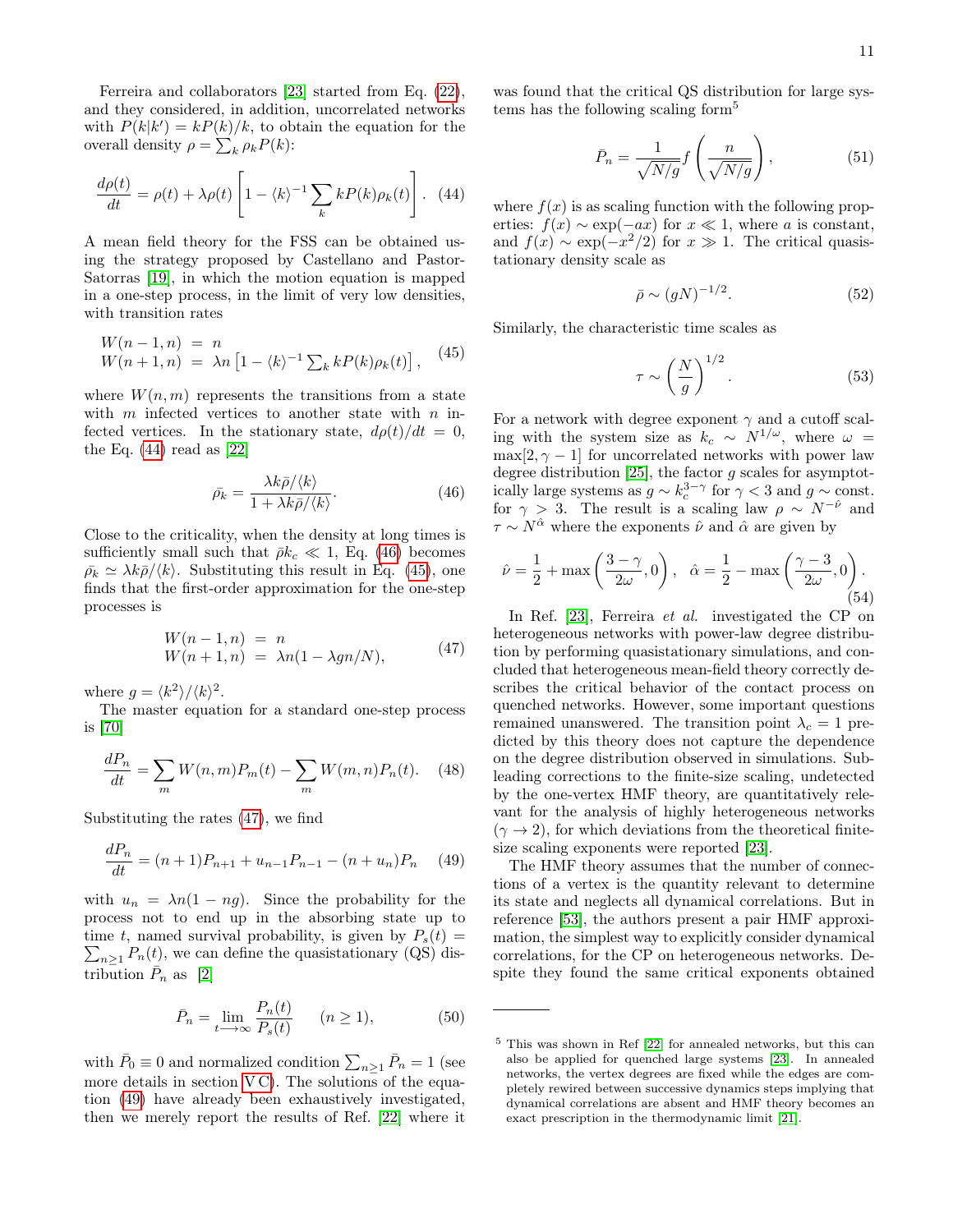in the simple HMF approximation, the corrections of the finite-size scaling were better, supporting that degree based theory estimate correctly the scaling exponents of the contact process on scale-free networks.

## <span id="page-11-0"></span>VII. EPIDEMIC THRESHOLD FOR THE SIS MODEL

As we saw in the previous sections, distinct theoretical approaches were devised for the SIS and CP models to determine an epidemic threshold  $\lambda_c$  separating an absorbing, disease-free state from an active phase [\[10–](#page-13-1) [12,](#page-13-41) [14–](#page-13-14)[16,](#page-13-15) [18,](#page-13-2) [71\]](#page-13-56). The quenched mean-field (QMF) theory [\[71\]](#page-13-56) explicitly includes the entire structure of the network through its adjacency matrix while the heterogeneous mean-field (HMF) theory [\[9,](#page-13-0) [72\]](#page-14-0) performs a coarsegraining of the network grouping vertices accordingly their degree. However, for the SIS model, both theories predicts different thresholds. The HMF theory predicts a vanishing threshold for the range  $2 < \gamma \leq 3$  while a finite threshold is expected for  $\gamma > 3$ . Conversely, the QMF theory states a threshold inversely proportional to the largest eigenvalue of the adjacency matrix, implying that the threshold vanishes for any value of  $\gamma$  [\[10\]](#page-13-1). Regardless, Goltsev et al. [\[11\]](#page-13-13) proposed that QMF theory predicts the threshold for an endemic phase, in which a finite fraction of the network is infected, only if the principal eigenvector of adjacency matrix is delocalized. In the case of a localized principal eigenvector, that usually happens for large random networks with  $\gamma > 3$  [\[73\]](#page-14-1), the epidemic threshold is associated to the eigenvalue of the first delocalized eigenvector. For  $\gamma < 3$ , there exists a consensus for SIS thresholds: both HMF and QMF are equivalent and accurate for  $\gamma$  < 2.5 while QMF works better for  $2.5 < \gamma < 3$  [\[12,](#page-13-41) [16\]](#page-13-15).

Lee *et. al.* [\[14\]](#page-13-14) proposed that for a range  $\lambda_c^{QMF} < \lambda <$  $\lambda_c$  with a nonzero  $\lambda_c$ , the hubs in a random network become infected generating epidemic activity in their neighborhoods. This activity has a characteristic lifespan  $\tau(k, \lambda)$  depending on the degree k and the infection rate  $\lambda$ . On networks where almost all hubs are directly connected the activity can be spread among them if the lifespan  $\tau(k, \lambda)$  is large enough. Then, above  $\lambda_c^{QMF}$ , the network is able to sustain an endemic state due to the mutual reinfection of connected hubs.

However, when hubs are not directly connected, the reinfection mechanism does not work and high-degree vertices produce independent active domains. These independent domains were classified as rare-regions, in which activity can last for very long periods increasing exponentially with the domain size [\[74\]](#page-14-2). This means, usually we have two distinct states:  $\lambda > \lambda_c$  corresponds to a supercritical phase where the system is globally active and  $\lambda < \lambda_c$  corresponds to an absorbing inactive state. However, the SIS dynamics running on top of power-law networks presents a region in which  $\lambda$  is smaller than the epidemic threshold - but greater than a certain value below which the epidemic actually ends - where the activity survives for very long times. This results in a slow dynamics known as Griffiths phase [\[36,](#page-13-20) [75,](#page-14-3) [76\]](#page-14-4). The sizes of these active domains increase for increasing  $\lambda$  leading to the overlap among them and, finally, to an endemic phase for  $\lambda > \lambda_c$ . In the thermodynamic limit these regions vanish because they decreases as soon as the network size increases [\[17,](#page-13-23) [73,](#page-14-1) [77\]](#page-14-5).

This anomalous behavior in the subcritical phase was also investigated in reference [\[37\]](#page-13-22). The authors used extensive simulations to show that the SIS model running on the top of power-law networks with  $\gamma > 3$  can exhibit multiple peaks in the susceptibility curve that are associated with large gaps in the degree distribution among the few most highly connected nodes, which permits the formation of these independent domains of activity. However, if the number of hubs is large, as occurs for networks with  $\gamma < 3$ , the domains are directly connected and the activation of hubs implies in the activation of the whole network.

The arguments presented by the authors of reference [\[37\]](#page-13-22) are in agreement with the scnario investigated in refs. [\[11,](#page-13-13) [14\]](#page-13-14) that leads to the conclusion that the threshold to an endemic phase is finite in random networks with a power law degree distribution for  $\gamma > 3$ . Inspired in the appealing arguments of Lee et al. [\[14\]](#page-13-14), Boguñá, Castellano and Pastor-Satorras [\[18\]](#page-13-2) reconsidered the problem and proposed a semi-analytical approach taking into account a long-range reinfection mechanism and found a vanishing epidemic threshold for  $\gamma > 3$ .

As reported by Lee *et. al.* [\[14\]](#page-13-14), when the hubs on a network are directly connected, the activity can be spread throughout the network even in the limit  $\lambda \to 0$ . However, when higher degrees nodes are distant from each other these hubs are able to sustain local active domains around them and only with a nonzero  $\lambda_c$ , the endemic state is reached. Nevertheless, Boguñá, Castellano and Pastor-Satorras [\[18\]](#page-13-2) revisited the problem taking into account long range dynamic correlations in a coarse-grained time scale. As explained in Ref. [\[18\]](#page-13-2), their approach states that a directed connection between hubs is not a necessary condition for reinfected them. There is a possibility of "long-range" reinfection since the network has a small-world property. In this approach, it was concluded that the epidemic threshold vanishes for random networks with  $P(k)$  decaying slower than exponentially, in particular,  $P(k) \sim k^{-\gamma}$  with any  $\gamma$ . It was rigorously proved by Chatterjee and Durret [\[42\]](#page-13-18) in the thermodynamic limit, for networks with degree distribution  $P(k) \sim k^{-\gamma}$  with  $\gamma > 3$ .

Afterward, Mountford and collaborators [\[40\]](#page-13-57) expanded the result found in reference [\[42\]](#page-13-18) including the range  $2 < \gamma < 3$  of the degree exponent. They also analysed the behavior of the density of infected nodes in function of  $\lambda$ close to the epidemic threshold and they predicted analytical exponents which were also found in the numerical results of reference [\[41\]](#page-13-58).

Recently, Castellano and Pastor-Satorras [\[39\]](#page-13-59) enlight-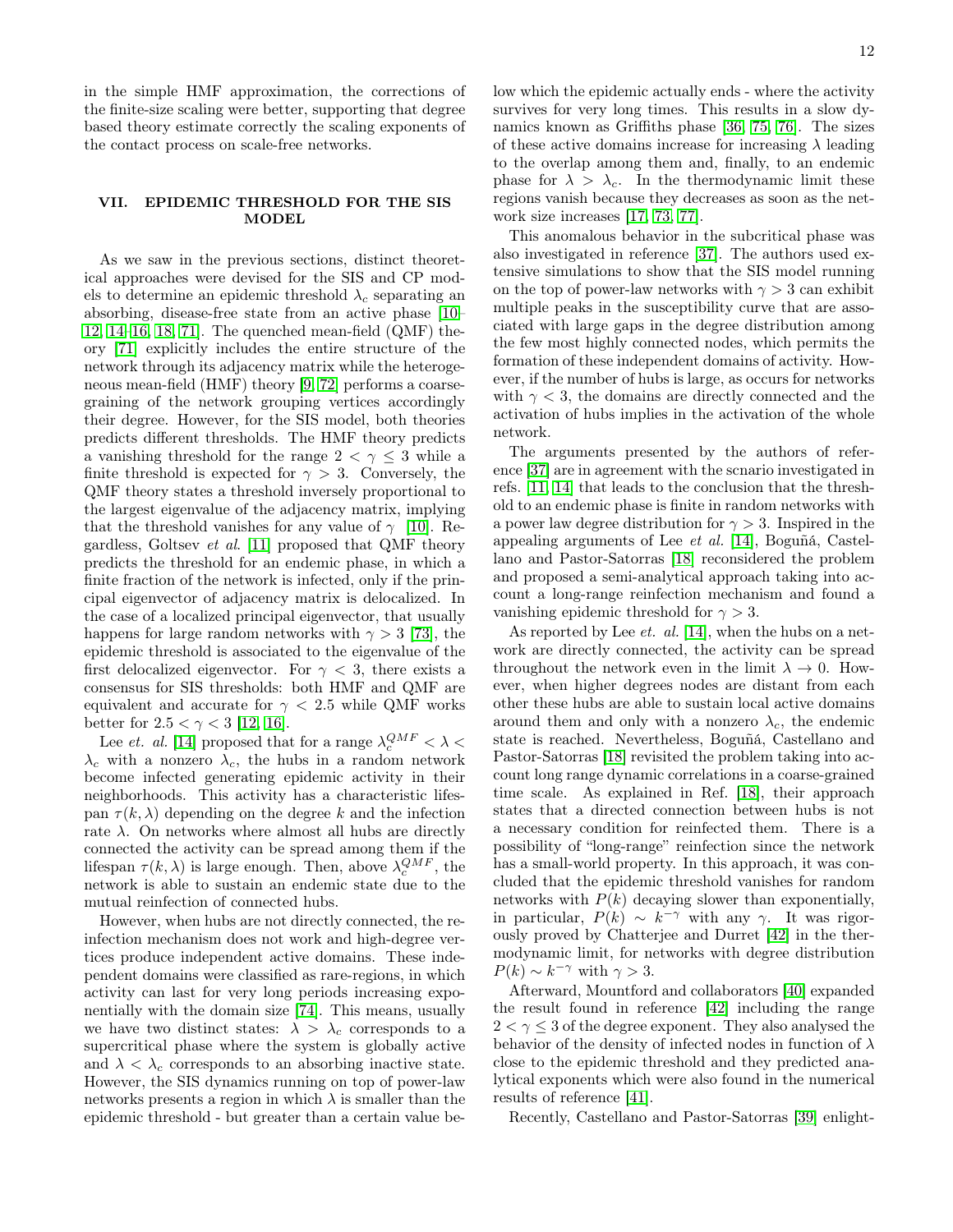ened the understanding of the SIS dynamics elaborated a mathematical formulation of the mutual reinfection process, using the cumulative merging percolation (CMP) process proposed by Menard and Singh [\[78\]](#page-14-6). In this process, each node can be considered active with a certain probability. Inactive nodes play just as a bridge between active ones. A initial cluster with size 1 contains only an active node but, in a interactive process, two clusters can colapse into one if the criterion of topological distance between them is satisfied. So the CMP process creates a cluster composed by a set of active nodes that were aggregated due to iteration of merging events. Such nodes are part of the same connected component of the underlying network.

The insight of Castellano and Pastor-Satorras [\[39\]](#page-13-59) were classified the hubs able to sustain the epidemic as these active nodes of the CMP process. Therefore they could relate this process to the reactivation of hubs that are not directly connected. Consequently, they observed that the presence of a CMP giant component is related to an endemic stationary state. In their paper, they showed that the epidemic threshold does not behavior as QMF prediction but it vanished more slowly, with an exponent that decreases as soon as  $\gamma$  increases. The dependence of the epidemic threshold with the network size that they found is in agreement with the asymptotic scaling found analytically by Mountford and collaborators [\[40\]](#page-13-57) and recently by Huang and Durret [\[79\]](#page-14-7).

#### <span id="page-12-8"></span>VIII. FINAL REMARKS

In this paper, we have reviewed the main features of the SIS and CP models, which have been very used to describe epidemic dynamics on complex networks. Throughout this review we described both models, presented distinct theoretical approaches devised for them, their advantages and disadvantages, and the main differences among them. We also exposed simulation techniques to analyze both models numerically. Since both models are examples to investigate absorbing phase transitions in complex networks, we presented the main simulation strategies to overcome the difficulty to study the active state of finite networks. Finally we reported the central issue for each model and we summarized the difficulties and discussions that came up in the literature related to these issues. For SIS model, problems related to determine the epidemic threshold on heterogeneous networks. For CP model, concerns related to the critical exponents and the degree distribution of the network.

Although there are some books and articles reviewing such models, the main idea of this manuscript is to provide, in summary, an overview of the main points of this subject: the theories and simulation techniques, as also the main concerns about the investigation of epidemic models with phase transitions to absorbing states running on top of complex networks.

The progress in this area grows incredibly fast and it is not possible to discuss all recent results. But we try to mention just a few of many research lines. In the last decades, epidemic models have also been studied in hypergraphs [\[80\]](#page-14-8), temporal networks [\[81–](#page-14-9)[83\]](#page-14-10), metapopulations [\[84,](#page-14-11) [85\]](#page-14-12) and also multiplex subtrates [\[86,](#page-14-13) [87\]](#page-14-14). They analyzed, among other issues, epidemic spreading with awareness, social contagion, measures of epidemic control and how patterns of mobility affects the transmission of the disease. There are also studies about the impact of infectious period or recovery rates on epidemic spreading [\[88](#page-14-15)[–90\]](#page-14-16), spectral properties of epidemic in correlated networks [\[41\]](#page-13-58), the speed of disease spreading [\[91\]](#page-14-17). It is also important to mention the challenges in modelling spreading diseases related to public health, global transmission [\[92,](#page-14-18) [93\]](#page-14-19) as well livestock and vector-borne diseases [\[94,](#page-14-20) [95\]](#page-14-21). The relevance of studying epidemic models is also evident when faced with alarming situations such as the recent pandemic of COVID-19 caused by the new coronavirus [\[96–](#page-14-22)[98\]](#page-14-23). These references and the others cited throughout the manuscript provide accurate studies for readers who wish to go deep into the subject.

#### Acknowledgments

This work was partially supported by CAPES, FAPEMIG and CPNq. The author thanks the financial support from FAPEMIG (Grant No. APQ-02482- 18) and CNPq (Grant No. 423185/ 2018-7). The author also wishes to express her deepest gratitude for Silvio C. Ferreira for reading this overview and providing relevant suggestions.

- <span id="page-12-0"></span>[1] M. Henkel, H. Hinrichsen, S. Lübeck, and M. Pleimling, Non-equilibrium phase transitions, vol. 1 (Springer, Dordrecht, Netherlands, 2008).
- <span id="page-12-1"></span>[2] J. Marro and R. Dickman, Nonequilibrium phase transitions in lattice models (Cambridge University Press, Cambridge, 1999).
- <span id="page-12-2"></span>[3] O. Diekmann and J. Heesterbeek, Mathematical epidemiology of infectious diseases: model building, analysis and interpretation (John Wiley & Sons, New York, 2000).
- <span id="page-12-3"></span>[4] R. M. Anderson and R. M. May, Infectious diseases in humans (Oxford University Press, Oxford, 1992).
- <span id="page-12-4"></span>[5] T. E. Harris, Ann. Prob. 2, 969 (1974).
- <span id="page-12-5"></span>[6] M. Henkel, H. Hinrichsen, and S. Lübeck, Nonequilibrium phase transition: Absorbing Phase Transitions (Springer Verlag, Netherlands, 2008).
- <span id="page-12-6"></span>[7] S. R. Broadbent and J. M. Hammersley, Proc. Camb. Phil. Soc. 53, 629 (1957).
- <span id="page-12-7"></span>[8] S. N. Dorogovtsev, A. V. Goltsev, and J. F. F. Mendes,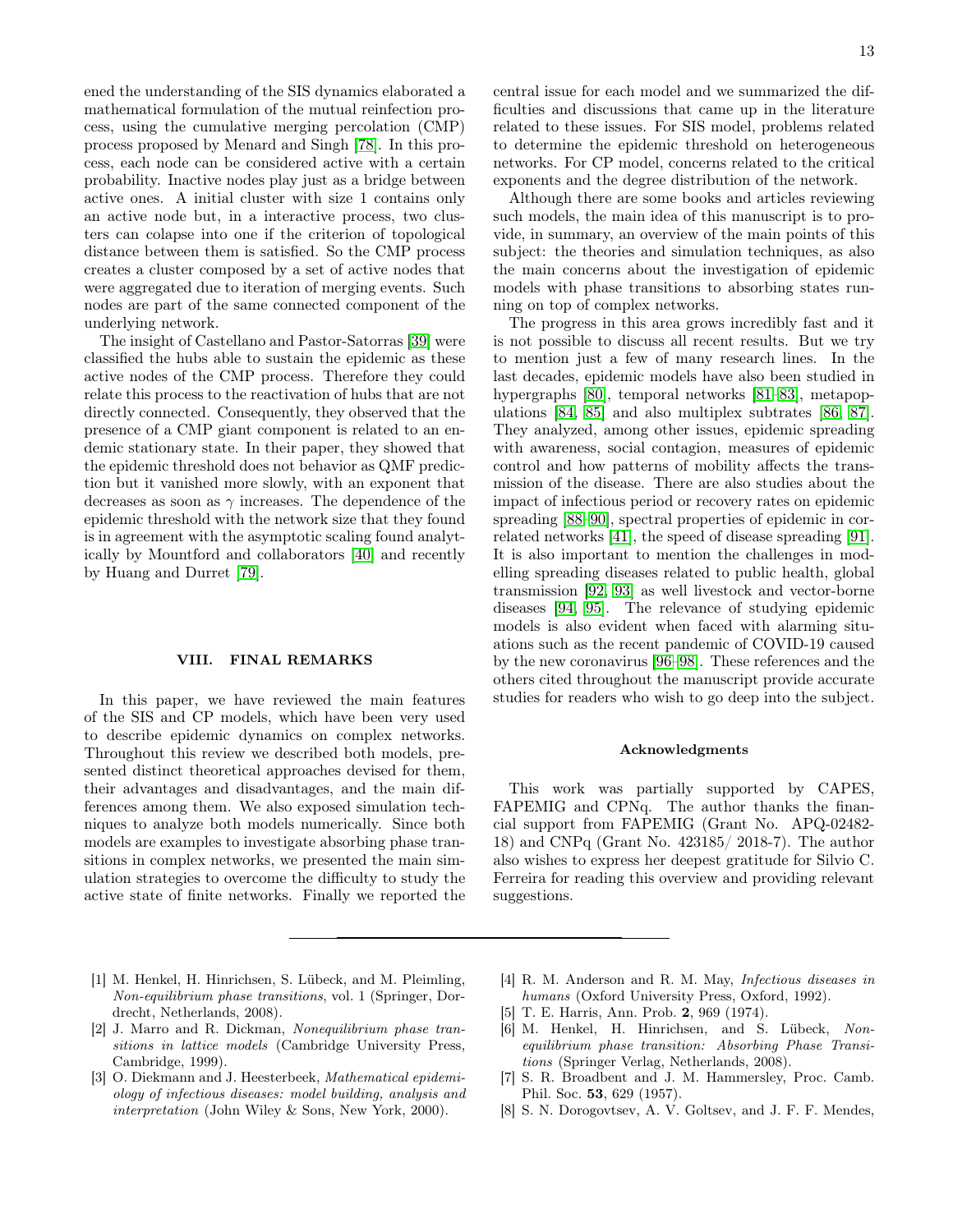Rev. Mod. Phys. 80, 1275 (2008).

- <span id="page-13-0"></span>[9] R. Pastor-Satorras and A. Vespignani, Phys. Rev. Lett. 86, 3200 (2001).
- <span id="page-13-1"></span>[10] C. Castellano and R. Pastor-Satorras, Phys. Rev. Lett. 105, 218701 (2010).
- <span id="page-13-13"></span>[11] A. V. Goltsev, S. N. Dorogovtsev, J. G. Oliveira, and J. F. F. Mendes, Phys. Rev. Lett. 109, 128702 (2012).
- <span id="page-13-41"></span>[12] S. C. Ferreira, C. Castellano, and R. Pastor-Satorras, Phys. Rev. E 86, 041125 (2012).
- [13] J. P. Gleeson, Phys. Rev. Lett. **107**, 068701 (2011).
- <span id="page-13-14"></span>[14] H. K. Lee, P.-S. Shim, and J. D. Noh, Phys. Rev. E 87, 062812 (2013).
- [15] E. Cator and P. Van Mieghem, Phys. Rev. E 85, 056111 (2012).
- <span id="page-13-15"></span>[16] A. S. Mata and S. C. Ferreira, Eur. Lett. 103, 48003 (2013).
- <span id="page-13-23"></span>[17] G. Ódor, Phys. Rev. E 88, 032109 (2013).
- <span id="page-13-2"></span>[18] M. Boguñá, C. Castellano, and R. Pastor-Satorras, Phys. Rev. Lett. 111, 068701 (2013).
- <span id="page-13-3"></span>[19] C. Castellano and R. Pastor-Satorras, Phys. Rev. Lett. 100, 148701 (2008).
- <span id="page-13-16"></span>[20] H. Hong, M. Ha, and H. Park, Phys. Rev. Lett. 98, 258701 (2007).
- <span id="page-13-31"></span>[21] M. Boguñá, C. Castellano, and R. Pastor-Satorras, Phys. Rev. E 79, 036110 (2009).
- <span id="page-13-19"></span>[22] S. C. Ferreira, R. S. Ferreira, and R. Pastor-Satorras, Phys. Rev. E 83, 066113 (2011).
- <span id="page-13-32"></span>[23] S. C. Ferreira, R. S. Ferreira, C. Castellano, and R. Pastor-Satorras, Phys. Rev. E 84, 066102 (2011).
- <span id="page-13-4"></span>[24] C. Castellano and R. Pastor-Satorras, Phys. Rev. Lett. 96, 038701 (2006).
- <span id="page-13-5"></span>[25] M. Catanzaro, M. Boguñá, and R. Pastor-Satorras, Phys. Rev. E 71, 027103 (2005).
- <span id="page-13-6"></span>[26] G. Caldarelli, Scale-Free Networks: Complex Webs in Nature and Technology (Oxford University Press, Oxford, 2007).
- <span id="page-13-7"></span>[27] A. Barrat, M. Barthélemy, and A. Vespignani, Dynamical Processes on Complex Networks (Cambridge University Press, Cambridge, 2008).
- <span id="page-13-8"></span>[28] R. Albert and A.-L. Barabási, Rev. Mod. Phys. 74, 47 (2002).
- <span id="page-13-9"></span>[29] S. N. Dorogovtsev and J. F. F. Mendes, Advances in Physics 51, 1079 (2002).
- <span id="page-13-10"></span>[30] M. Boguñá, R. Pastor-Satorras, and A. Vespignani, Eur. Phys. J. B 38, 205 (2004).
- <span id="page-13-11"></span>[31] R. Dickman and R. Vidigal, Journal of Physics A: Mathematical and General 35, 1147 (2002).
- <span id="page-13-12"></span>[32] M. M. de Oliveira and R. Dickman, Phys. Rev. E 71, 016129 (2005).
- <span id="page-13-17"></span>[33] E. Pugliese and C. Castellano, Europhys. Lett. 88, 58004 (2009).
- <span id="page-13-24"></span>[34] S. Gómez, A. Arenas, J. Borge-Holthoefer, S. Meloni, and Y. Moreno, Eur. Lett. 89, 38009 (2010).
- <span id="page-13-21"></span>[35] S. Gómez, J. Gómez-Gardeñes, Y. Moreno, and A. Arenas, Phys. Rev. E 84, 036105 (2011).
- <span id="page-13-20"></span>[36] R. Juhász, G. Ódor, C. Castellano, and M. A. Muñoz, Phys. Rev. E 85, 066125 (2012).
- <span id="page-13-22"></span>[37] A. S. Mata and S. C. Ferreira, Phys. Rev. E 91, 012816 (2015).
- <span id="page-13-36"></span>[38] C.-R. Cai, Z.-X. Wu, M. Z. Q. Chen, P. Holme, and J.-Y. Guan, Phys. Rev. Lett. 116, 258301 (2016), URL [https://link.aps.org/doi/10.1103/PhysRevLett.](https://link.aps.org/doi/10.1103/PhysRevLett.116.258301) [116.258301](https://link.aps.org/doi/10.1103/PhysRevLett.116.258301).
- <span id="page-13-59"></span>[39] C. Castellano and R. Pastor-Satorras, Phys. Rev. X 10,

011070 (2020).

- <span id="page-13-57"></span>[40] T. Montford, D. Valesin, and Q. Yao, Electron. J. Probab. 18, 36 pp. (2013).
- <span id="page-13-58"></span>[41] D. H. Silva, S. C. Ferreira, W. Cota, R. Pastor-Satorras, and C. Castellano, Phys. Rev. Research 1, 033024 (2019).
- <span id="page-13-18"></span>[42] S. Chatterjee and R. Durrett, Ann. Probab. 37, 2332 (2009).
- <span id="page-13-25"></span>[43] N. T. J. Bailey, *The mathematical theory of infectious* diseases and its applications (Charles Griffin Company Limited, London, 1975).
- <span id="page-13-26"></span>[44] M. Newman, Networks: An Introduction (Oxford University Press, Inc., New York, NY, USA, 2010).
- <span id="page-13-27"></span>[45] R. C. Hilborn, Chaos and Nonlinear Dynamics: An Introduction for Scientists and Engineers (Oxford University Press, 2000).
- <span id="page-13-28"></span>[46] F. Chung, L. Lu, and V. Vu, Proc. Natl. Acad. Sci. USA 100, 6313 (2003).
- <span id="page-13-29"></span>[47] C. Castellano and R. Pastor-Satorras, Sci. Rep. 2, 371 (2012).
- [48] C. Castellano and R. Pastor-Satorras, Phys. Rev. X 7, 041024 (2017).
- <span id="page-13-30"></span>[49] G. St-Onge, J.-G. Young, E. Laurence, C. Murphy, and L. J. Dubé, Phys. Rev. E 97, 022305 (2018).
- <span id="page-13-33"></span>[50] C. Castellano and R. Pastor-Satorras, Phys. Rev. Lett. 98, 029802 (2007).
- <span id="page-13-34"></span>[51] M. Ha, H. Hong, and H. Park, Phys. Rev. Lett. 98, 029801 (2007).
- <span id="page-13-35"></span>[52] D. ben Avraham and J. Köhler, Phys. Rev. A 45, 8358 (1992).
- <span id="page-13-37"></span>[53] A. S. Mata, R. S. Ferreira, and S. C. Ferreira, N. J. Phys. 16, 053006 (2014).
- <span id="page-13-38"></span>[54] W. Cota, A. S. Mata, and S. C. Ferreira, Phys. Rev. E 98, 012310 (2018).
- <span id="page-13-39"></span>[55] Jour. of Comput. Phys **22**, 403 (1976), ISSN 0021-9991.
- <span id="page-13-40"></span>[56] Computer Physics Communications 219, 303 (2017), ISSN 0010-4655.
- <span id="page-13-42"></span>[57] R. S. Sander, S. C. Ferreira, and R. Pastor-Satorras, Phys. Rev. E 87, 022820 (2013).
- <span id="page-13-43"></span>[58] U. C. Täuber, Critical Dynamics (Cambridge University Press, Cambridge, 2014).
- <span id="page-13-44"></span>[59] J. L. Cardy, ed., Finite Size Scaling, vol. 2 of Current Physics-Sources and Comments (North Holland, Amsterdam, 1988).
- <span id="page-13-45"></span>[60] R. Dickman, Phys. Rev. E **73**, 036131 (2006).
- <span id="page-13-46"></span>[61] D. J. Watts and S. H. Strogatz, Nature 393, 440 (1998).
- <span id="page-13-47"></span>[62] R. S. Ferreira and S. C. Ferreira, Eur. Phys. J. B 86, 1 (2013).
- <span id="page-13-48"></span>[63] K. Binder and D. Heermann, Monte Carlo simulation in statistical physics: an introduction (Springer, 2010).
- <span id="page-13-49"></span>[64] R. Pastor-Satorras, C. Castellano, P. Van Mieghem, and A. Vespignani, Rev. Mod. Phys. 87, 925 (2015).
- <span id="page-13-50"></span>[65] M. Boguñá, C. Castellano, and R. Pastor-Satorras, Phys. Rev. Lett. 111, 068701 (2013).
- <span id="page-13-51"></span>[66] A. S. Mata, M. Boguñá, C. Castellano, and R. Pastor-Satorras, Phys. Rev. E 91, 052117 (2015).
- <span id="page-13-52"></span>[67] R. S. Sander, G. S. Costa, and S. C. Ferreira, Phys. Rev. E 94, 042308 (2016).
- <span id="page-13-53"></span>[68] R. Dickman, T. Tomé, and M. J. de Oliveira, Phys. Rev. E 66, 016111 (2002).
- <span id="page-13-54"></span>[69] G. Pruessner, Phys. Rev. E 76, 061103 (2007).
- <span id="page-13-55"></span>[70] N. Van Kampen, Stochastic Processes in Physics and Chemistry (Elsevier, 2007).
- <span id="page-13-56"></span>[71] D. Chakrabarti, Y. Wang, C. Wang, J. Leskovec, and C. Faloutsos, ACM Trans. Inf. Syst. Secur. 10, 1 (2008).